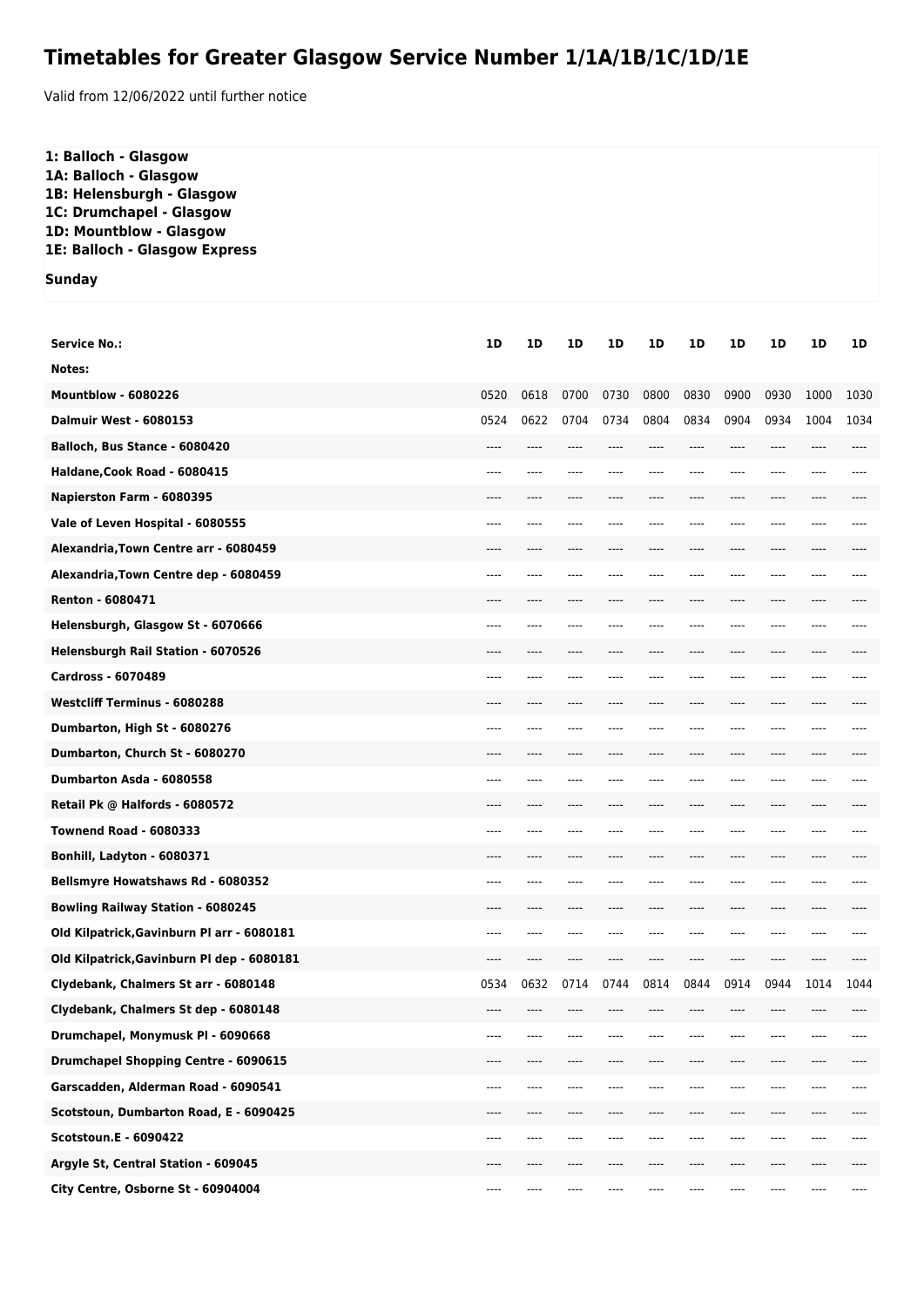| <b>Service No.:</b>                        | 1D   | 1D   | 1D    | 1D   | 1D    | 1D    | 1D   | 1D   | 1D   | 1D   |
|--------------------------------------------|------|------|-------|------|-------|-------|------|------|------|------|
| Notes:                                     |      |      |       |      |       |       |      |      |      |      |
| <b>Mountblow - 6080226</b>                 | 1100 | 1130 | 1150  | 1210 | 1230  | 1250  | 1310 | 1330 | 1350 | 1410 |
| <b>Dalmuir West - 6080153</b>              | 1104 | 1135 | 1155  | 1215 | 1235  | 1255  | 1315 | 1335 | 1355 | 1415 |
| Balloch, Bus Stance - 6080420              | ---- |      |       |      |       | ----  | ---- | ---- | ---- |      |
| Haldane, Cook Road - 6080415               |      |      |       |      |       |       |      |      |      |      |
| Napierston Farm - 6080395                  |      |      |       |      |       |       |      |      |      |      |
| Vale of Leven Hospital - 6080555           | ---- |      |       |      |       |       |      | ---- | ---- |      |
| Alexandria, Town Centre arr - 6080459      | ---- | ---- | ----  | ---- | ----  | ----  | ---- | ---- | ---- |      |
| Alexandria, Town Centre dep - 6080459      |      |      |       |      |       |       |      |      |      |      |
| Renton - 6080471                           |      |      |       |      |       |       |      |      |      |      |
| Helensburgh, Glasgow St - 6070666          | ---- | ---- | ----  | ---- |       | $---$ |      | ---- | ---- |      |
| Helensburgh Rail Station - 6070526         | ---- | ---- | ----  | ---- | $---$ | ----  | ---- | ---- | ---- |      |
| <b>Cardross - 6070489</b>                  | ---- |      |       |      |       |       |      |      | ---- |      |
| <b>Westcliff Terminus - 6080288</b>        |      |      |       |      |       |       |      |      |      |      |
| Dumbarton, High St - 6080276               | ---- |      |       |      |       |       | ---- | ---- | ---- |      |
| Dumbarton, Church St - 6080270             | ---- | ---- | ----  | ---- | ----  | ----  | ---- | ---- | ---- |      |
| Dumbarton Asda - 6080558                   |      |      |       |      |       |       |      |      |      |      |
| Retail Pk @ Halfords - 6080572             |      |      |       |      |       |       |      |      |      |      |
| <b>Townend Road - 6080333</b>              | ---- | ---- | ----  | ---- | ----  | ----  | ---- | ---- | ---- |      |
| Bonhill, Ladyton - 6080371                 | ---- | ---- | ----  | ---- | ----  | ----  | ---- | ---- | ---- |      |
| Bellsmyre Howatshaws Rd - 6080352          | ---- |      |       |      |       |       |      |      |      |      |
| <b>Bowling Railway Station - 6080245</b>   |      |      |       |      |       |       |      |      |      |      |
| Old Kilpatrick, Gavinburn Pl arr - 6080181 | ---- |      |       |      |       | ----  | ---- | ---- | ---- |      |
| Old Kilpatrick, Gavinburn Pl dep - 6080181 | ---- | ---- | ----  |      |       | ----  | ---- | ---- | ---- |      |
| Clydebank, Chalmers St arr - 6080148       | 1114 | 1146 | 1206  | 1226 | 1246  | 1306  | 1326 | 1346 | 1406 | 1426 |
| Clydebank, Chalmers St dep - 6080148       |      |      |       |      |       |       |      |      |      |      |
| Drumchapel, Monymusk PI - 6090668          |      |      |       |      |       |       |      |      |      |      |
| Drumchapel Shopping Centre - 6090615       | ---- | ---- | ----  | ---- |       | ----  | ---- | ---- | ---- |      |
| Garscadden, Alderman Road - 6090541        | ---- | ---- |       | ---- |       |       | ---- | ---- | ---- | ---- |
| Scotstoun, Dumbarton Road, E - 6090425     | ---- |      |       |      |       |       | ---- |      | ---- |      |
| Scotstoun.E - 6090422                      | ---- | ---- | ----  | ---- |       | ----  | ---- | ---- | ---- | ---- |
| Argyle St, Central Station - 609045        | ---- | ---- | ----  | ---- | ----  | ----  | ---- | ---- | ---- | ---- |
| City Centre, Osborne St - 60904004         | ---- | ---- | $---$ | ---- | ----  | ----  | ---- | ---- | ---- | ---- |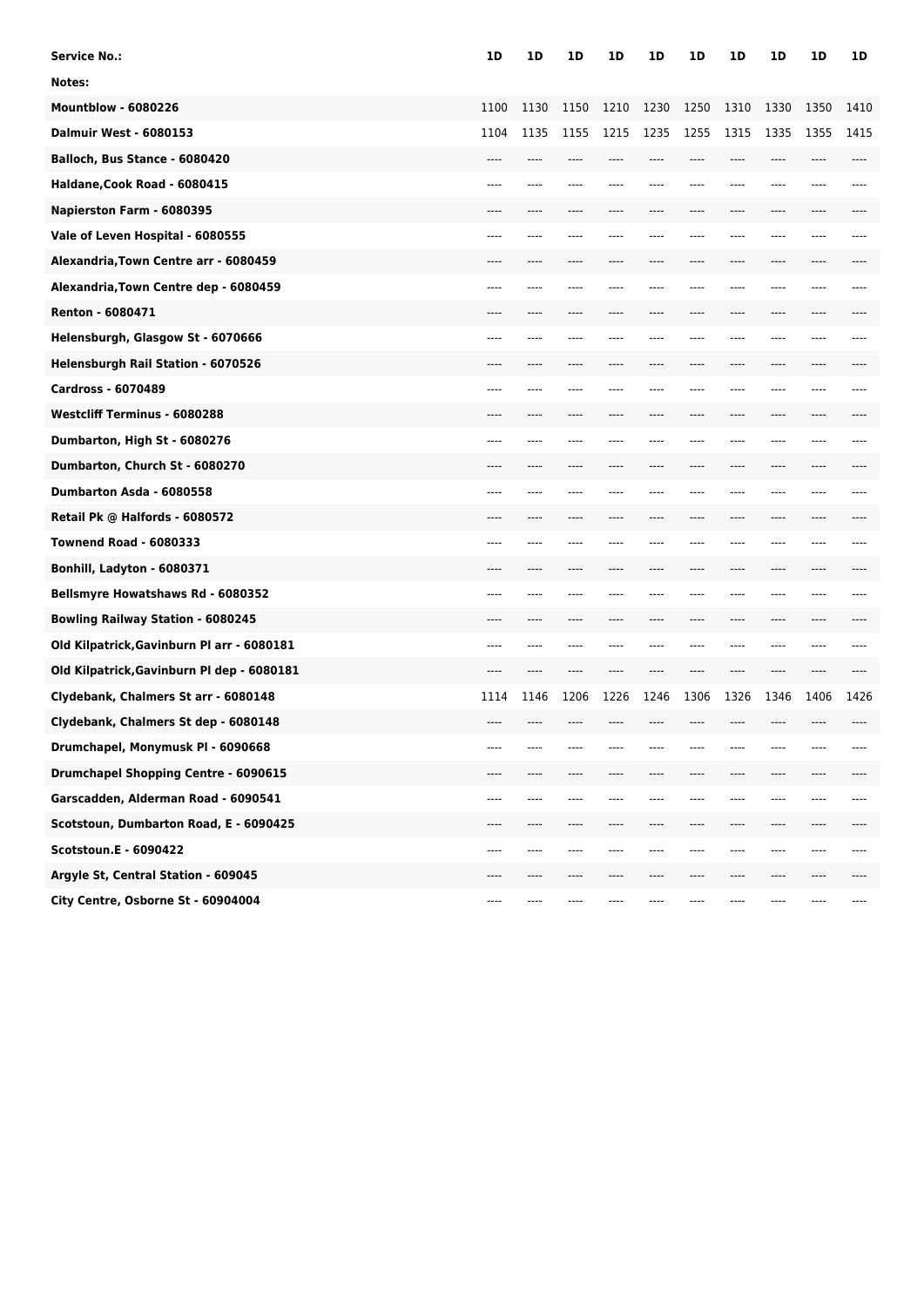| <b>Service No.:</b>                        | 1D   | 1D   | 1D    | 1D   | 1D    | 1D    | 1D   | 1D   | 1D   | 1D   |
|--------------------------------------------|------|------|-------|------|-------|-------|------|------|------|------|
| Notes:                                     |      |      |       |      |       |       |      |      |      |      |
| <b>Mountblow - 6080226</b>                 | 1430 | 1450 | 1510  | 1530 | 1550  | 1610  | 1630 | 1650 | 1710 | 1730 |
| <b>Dalmuir West - 6080153</b>              | 1435 | 1455 | 1515  | 1535 | 1555  | 1615  | 1635 | 1655 | 1715 | 1735 |
| Balloch, Bus Stance - 6080420              | ---- |      |       |      |       | ----  | ---- | ---- |      |      |
| Haldane, Cook Road - 6080415               |      |      |       |      |       |       |      |      |      |      |
| Napierston Farm - 6080395                  |      |      |       |      |       |       |      |      |      |      |
| Vale of Leven Hospital - 6080555           | ---- |      |       |      |       |       |      | ---- | ---- |      |
| Alexandria, Town Centre arr - 6080459      | ---- | ---- | ----  | ---- | ----  | ----  | ---- | ---- | ---- |      |
| Alexandria, Town Centre dep - 6080459      |      |      |       |      |       |       |      |      |      |      |
| Renton - 6080471                           |      |      |       |      |       |       |      |      |      |      |
| Helensburgh, Glasgow St - 6070666          | ---- | ---- | ----  |      |       | $---$ |      | ---- | ---- |      |
| Helensburgh Rail Station - 6070526         | ---- | ---- | ----  | ---- | $---$ | ----  | ---- | ---- | ---- |      |
| <b>Cardross - 6070489</b>                  | ---- |      |       |      |       |       |      |      | ---- |      |
| <b>Westcliff Terminus - 6080288</b>        |      |      |       |      |       |       |      |      |      |      |
| Dumbarton, High St - 6080276               | ---- |      |       |      |       |       | ---- | ---- | ---- |      |
| Dumbarton, Church St - 6080270             | ---- | ---- | ----  | ---- | ----  | ----  | ---- | ---- | ---- |      |
| Dumbarton Asda - 6080558                   |      |      |       |      |       |       |      |      |      |      |
| Retail Pk @ Halfords - 6080572             |      |      |       |      |       |       |      |      |      |      |
| <b>Townend Road - 6080333</b>              | ---- | ---- | ----  | ---- | ----  | ----  | ---- | ---- | ---- |      |
| Bonhill, Ladyton - 6080371                 | ---- | ---- | ----  | ---- | ----  | ----  | ---- | ---- | ---- |      |
| Bellsmyre Howatshaws Rd - 6080352          | ---- |      |       |      |       |       |      |      |      |      |
| <b>Bowling Railway Station - 6080245</b>   |      |      |       |      |       |       |      |      |      |      |
| Old Kilpatrick, Gavinburn Pl arr - 6080181 | ---- |      |       |      |       | ----  | ---- | ---- |      |      |
| Old Kilpatrick, Gavinburn Pl dep - 6080181 | ---- | ---- | ----  |      |       | ----  | ---- | ---- | ---- |      |
| Clydebank, Chalmers St arr - 6080148       | 1446 | 1506 | 1526  | 1546 | 1606  | 1626  | 1646 | 1706 | 1726 | 1746 |
| Clydebank, Chalmers St dep - 6080148       |      |      |       |      |       |       |      |      |      |      |
| Drumchapel, Monymusk PI - 6090668          |      |      |       |      |       |       |      |      |      |      |
| Drumchapel Shopping Centre - 6090615       | ---- | ---- | ----  | ---- |       | ----  | ---- | ---- | ---- |      |
| Garscadden, Alderman Road - 6090541        | ---- | ---- |       | ---- |       |       | ---- | ---- | ---- | ---- |
| Scotstoun, Dumbarton Road, E - 6090425     | ---- |      |       |      |       |       | ---- |      | ---- |      |
| Scotstoun.E - 6090422                      | ---- | ---- | ----  | ---- |       | ----  | ---- | ---- | ---- | ---- |
| Argyle St, Central Station - 609045        | ---- | ---- | ----  | ---- | ----  | ----  | ---- | ---- | ---- | ---- |
| City Centre, Osborne St - 60904004         | ---- | ---- | $---$ | ---- | ----  | ----  | ---- | ---- | ---- | ---- |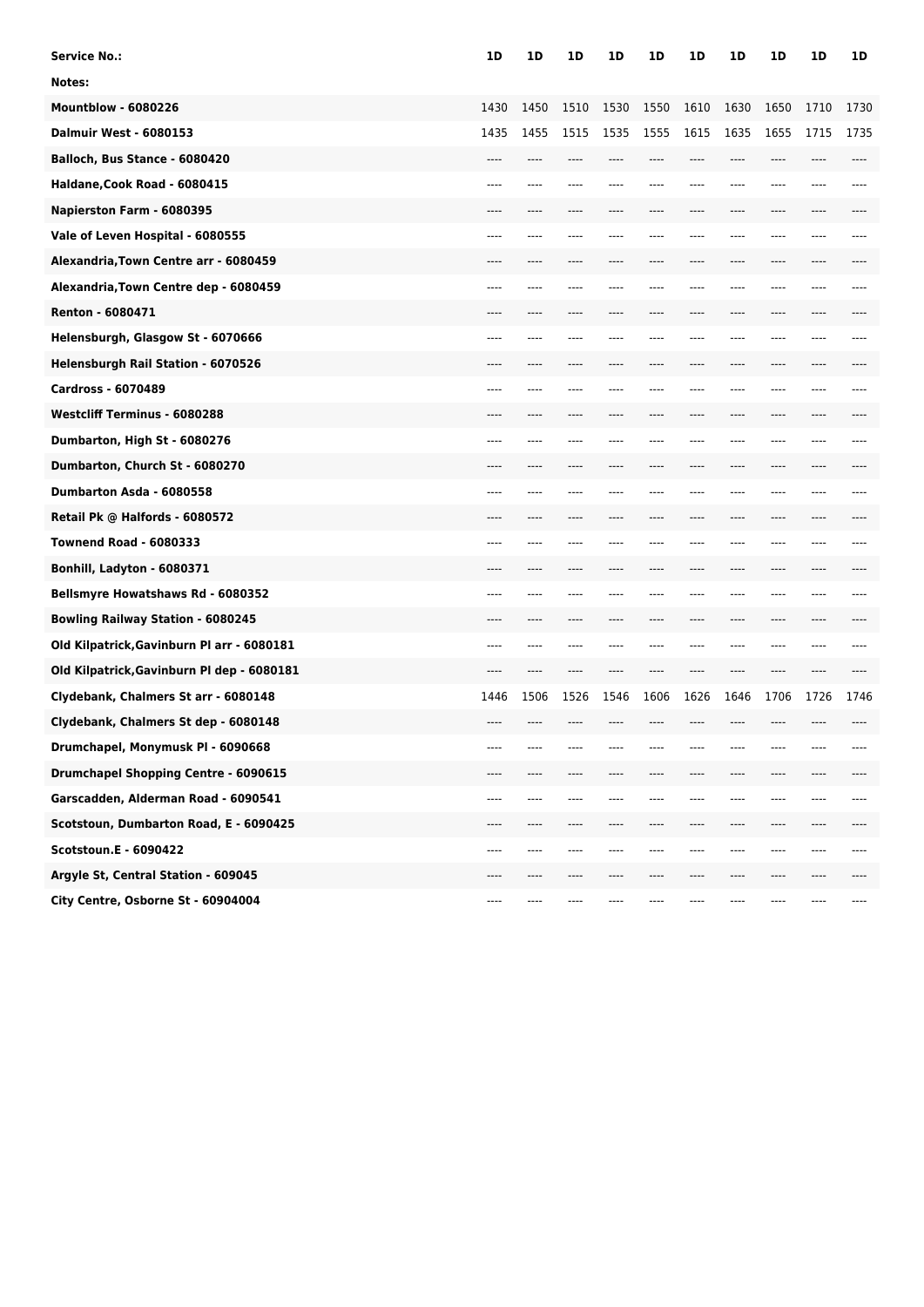| <b>Service No.:</b>                        | 1D   | 1D   | 1D    | 1D   | 1D     | 1D    | 1D   | 1D    | 1D   | 1D   |
|--------------------------------------------|------|------|-------|------|--------|-------|------|-------|------|------|
| Notes:                                     |      |      |       |      |        |       |      |       |      |      |
| <b>Mountblow - 6080226</b>                 | 1750 | 1821 | 1856  | 1926 | 1956   | 2026  | 2056 | 2126  | 2156 | 2226 |
| <b>Dalmuir West - 6080153</b>              | 1755 | 1826 | 1900  | 1930 | 2000   | 2030  | 2100 | 2130  | 2200 | 2230 |
| Balloch, Bus Stance - 6080420              | ---- |      |       | ---- |        | ----  | ---- | ----  |      |      |
| Haldane, Cook Road - 6080415               | ---- |      |       |      |        |       |      |       |      |      |
| Napierston Farm - 6080395                  |      |      |       |      |        |       |      |       |      |      |
| Vale of Leven Hospital - 6080555           | ---- |      |       |      |        | ---   |      |       |      |      |
| Alexandria, Town Centre arr - 6080459      | ---- |      |       | ---- |        | ----  | ---- | ----  |      |      |
| Alexandria, Town Centre dep - 6080459      | ---- |      |       |      |        |       |      |       |      |      |
| Renton - 6080471                           |      |      |       |      |        |       |      |       |      |      |
| Helensburgh, Glasgow St - 6070666          | ---- | ---- |       |      |        | ---   |      |       |      |      |
| Helensburgh Rail Station - 6070526         | ---- | ---- |       | ---- |        | ----  | ---- | ----  |      |      |
| <b>Cardross - 6070489</b>                  | ---- |      |       |      |        |       |      |       |      |      |
| <b>Westcliff Terminus - 6080288</b>        |      |      |       |      |        |       |      |       |      |      |
| Dumbarton, High St - 6080276               | ---- |      |       |      |        | $---$ |      |       |      |      |
| Dumbarton, Church St - 6080270             | ---- |      |       |      |        |       | ---- | ----  |      |      |
| Dumbarton Asda - 6080558                   | ---- |      |       |      |        |       |      |       |      |      |
| Retail Pk @ Halfords - 6080572             |      |      |       |      |        |       |      |       |      |      |
| <b>Townend Road - 6080333</b>              | ---- |      |       |      |        | ---   |      |       |      |      |
| Bonhill, Ladyton - 6080371                 | ---- | ---- | ----  | ---- | ----   | $---$ | ---- | ----  | ---- |      |
| Bellsmyre Howatshaws Rd - 6080352          | ---- |      |       |      |        |       |      |       |      |      |
| <b>Bowling Railway Station - 6080245</b>   |      |      |       |      |        |       |      |       |      |      |
| Old Kilpatrick, Gavinburn Pl arr - 6080181 | ---- | ---- |       |      |        | $---$ | ---- | ----  |      |      |
| Old Kilpatrick, Gavinburn Pl dep - 6080181 | ---- | ---- | $---$ | ---- | $---$  | $---$ | ---- | $---$ | ---- |      |
| Clydebank, Chalmers St arr - 6080148       | 1806 | 1837 | 1909  | 1939 | 2009   | 2039  | 2109 | 2139  | 2209 | 2239 |
| Clydebank, Chalmers St dep - 6080148       |      |      |       |      |        |       |      |       |      |      |
| Drumchapel, Monymusk PI - 6090668          |      |      |       |      |        |       |      |       |      |      |
| Drumchapel Shopping Centre - 6090615       | ---- | ---- |       |      |        |       | ---- | ----  | ---- |      |
| Garscadden, Alderman Road - 6090541        | ---- | ---- |       |      |        |       |      | ----  |      |      |
| Scotstoun, Dumbarton Road, E - 6090425     | ---- |      |       |      |        |       |      |       |      |      |
| Scotstoun.E - 6090422                      | ---- | ---- |       |      |        |       | ---- | ----  | ---- |      |
| Argyle St, Central Station - 609045        | ---- | ---- |       | ---- |        | ----  | ---- | ----  | ---- |      |
| City Centre, Osborne St - 60904004         | ---- | ---- | ----  | ---- | $-- -$ | ----  | ---- | ----  |      | ---- |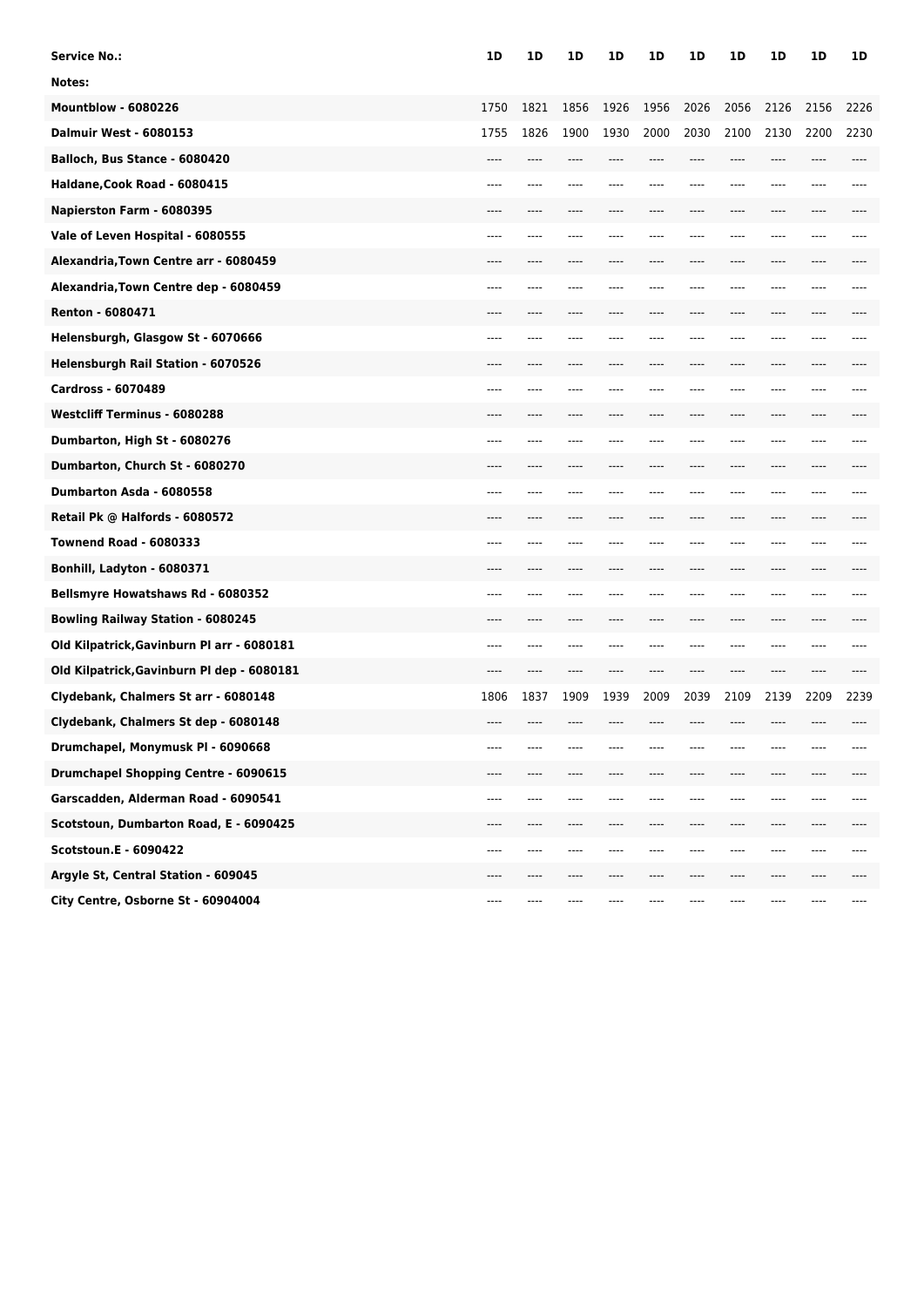| Service No.:                                | 1D   | 1Α   | 1A      | 1    | 1Α   | 1 <sup>C</sup> | 1Α   | 1C   | 1    | 1C   |
|---------------------------------------------|------|------|---------|------|------|----------------|------|------|------|------|
| Notes:                                      |      |      |         |      |      |                |      |      |      |      |
| <b>Mountblow - 6080226</b>                  | 2256 |      |         |      |      |                |      |      |      |      |
| <b>Dalmuir West - 6080153</b>               | 2300 | ---- |         |      |      |                |      | ---- |      |      |
| Balloch, Bus Stance - 6080420               | ---- | 0654 | $-----$ | 0759 | ---- | ----           | 0907 | ---- | 0942 |      |
| Haldane, Cook Road - 6080415                | ---- | 0657 | ----    | 0802 | ---- | ----           | 0910 | ---- | 0945 | ---- |
| Napierston Farm - 6080395                   |      | 0701 |         |      |      |                | 0914 |      | ---- |      |
| Vale of Leven Hospital - 6080555            | ---- | ---- | ----    | 0809 | ---- |                | ---- | ---- | 0952 | ---- |
| Alexandria, Town Centre arr - 6080459       |      | ---- | ----    | ---- |      |                | ---- | ---- | ---- |      |
| Alexandria, Town Centre dep - 6080459       | ---- | 0708 | $---$   | 0812 | ---- | ----           | 0921 | ---- | 0955 | ---- |
| Renton - 6080471                            |      | 0713 | $-----$ | 0817 |      | ----           | 0926 | ---- | 1000 |      |
| Helensburgh, Glasgow St - 6070666           | ---- |      |         | ---- |      |                | ---- |      | ---- |      |
| Helensburgh Rail Station - 6070526          | ---- |      |         | ---- |      |                | ---- | ---- | ---- |      |
| <b>Cardross - 6070489</b>                   |      |      |         |      |      |                |      |      |      |      |
| <b>Westcliff Terminus - 6080288</b>         |      |      |         |      |      |                |      |      |      |      |
| Dumbarton, High St - 6080276                | ---- | 0721 | 0751    | 0825 | 0851 | ----           | 0934 | ---- | 1008 | ---- |
| Dumbarton, Church St - 6080270              | ---- | 0722 | 0752    | 0826 | 0852 | ----           | 0935 | ---- | 1009 |      |
| Dumbarton Asda - 6080558                    | ---- |      |         | 0829 | ---- |                | ---- | ---- | 1012 | ---- |
| Retail Pk @ Halfords - 6080572              |      |      | ----    | 0830 |      |                |      |      | 1013 |      |
| <b>Townend Road - 6080333</b>               | ---- | 0725 | 0755    | ---- | 0855 | ----           | 0937 | ---- | ---- |      |
| Bonhill, Ladyton - 6080371                  | ---- | ---- | ----    | ---- | ---- | ----           | ---- | ---- | ---- |      |
| Bellsmyre Howatshaws Rd - 6080352           | ---- | 0730 | 0800    | ---- | 0900 | ----           | 0943 | ---- | ---- |      |
| <b>Bowling Railway Station - 6080245</b>    |      | 0739 | 0809    | 0839 | 0909 | ----           | 0952 | ---- | 1022 |      |
| Old Kilpatrick, Gavinburn Pl arr - 6080181  | ---- | ---- |         |      |      | ----           | ---- | ---- | ---- |      |
| Old Kilpatrick, Gavinburn Pl dep - 6080181  | ---- | 0744 | 0814    | 0844 | 0914 | ----           | 0957 | ---- | 1027 |      |
| Clydebank, Chalmers St arr - 6080148        | 2309 | ---- |         |      |      |                | ---- |      |      |      |
| Clydebank, Chalmers St dep - 6080148        | ---- | 0756 | 0826    | 0856 | 0926 | ----           | 1011 |      | 1041 |      |
| Drumchapel, Monymusk PI - 6090668           |      |      |         |      |      | 0943           | ---- | 1017 |      | 1047 |
| <b>Drumchapel Shopping Centre - 6090615</b> | ---- | ---- | ----    | ---- | ---- | 0948           | ---- | 1022 | ---- | 1052 |
| Garscadden, Alderman Road - 6090541         | ---- | ---- | ----    | ---- | ---- | 0954           | ---- | 1028 | ---- | 1058 |
| Scotstoun, Dumbarton Road, E - 6090425      | ---- | ---- | ----    |      | ---  | ----           | ---- | ---- |      |      |
| <b>Scotstoun.E - 6090422</b>                | ---- | 0806 | 0836    | 0906 | 0936 | 1002           | 1021 | 1036 | 1051 | 1106 |
| Argyle St, Central Station - 609045         | ---- | 0816 | 0846    | 0916 | 0946 | 1012           | 1031 | 1046 | 1101 | 1116 |
| City Centre, Osborne St - 60904004          | ---- | 0824 | 0854    | 0924 | 0954 | 1020           | 1039 | 1054 | 1109 | 1124 |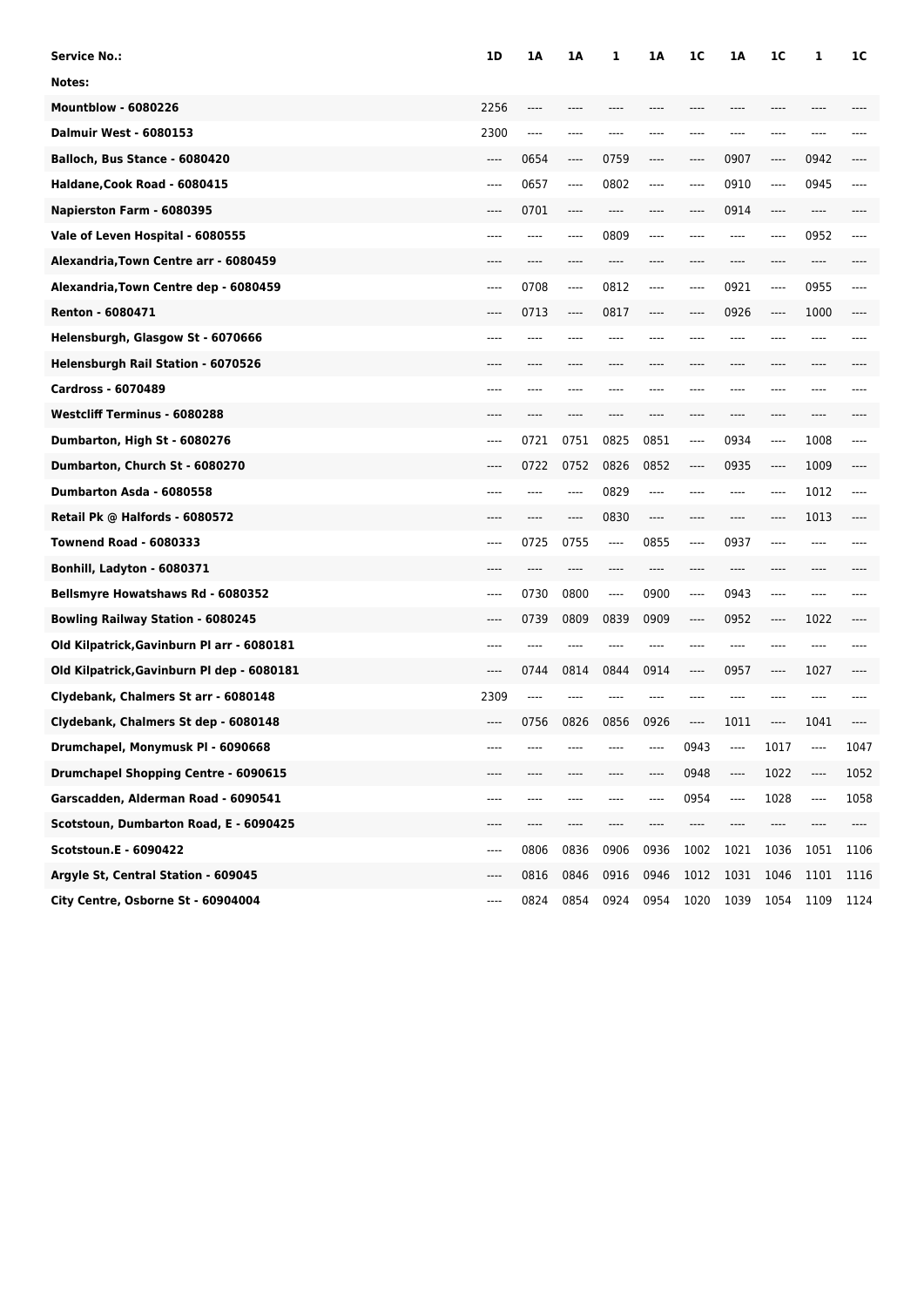| <b>Service No.:</b>                        | 1A    | 1C   | 1                        | 1 <sup>C</sup> | 1В   | 1 <sub>C</sub> | 1A    | 1C   | 1      | 1C   |
|--------------------------------------------|-------|------|--------------------------|----------------|------|----------------|-------|------|--------|------|
| Notes:                                     |       |      |                          |                |      |                |       |      |        |      |
| <b>Mountblow - 6080226</b>                 |       |      |                          |                |      |                |       |      |        |      |
| <b>Dalmuir West - 6080153</b>              | ----  | ---- | ----                     | ----           |      | ----           | ----  | ---- | ----   |      |
| Balloch, Bus Stance - 6080420              | 1007  | ---- | 1035                     | ----           | ---- | $-----$        | 1107  | ---- | 1135   | ---- |
| Haldane, Cook Road - 6080415               | 1010  | ---- | 1038                     | ----           | ---- | ----           | 1110  | ---- | 1138   | ---- |
| Napierston Farm - 6080395                  | 1014  | ---- | ----                     | ----           |      | ----           | 1114  | ---- | ----   |      |
| Vale of Leven Hospital - 6080555           | ----  | ---- | 1045                     | ----           | ---- | $---$          | ----  | ---- | 1145   | ---- |
| Alexandria, Town Centre arr - 6080459      | $---$ | ---- | $---$                    | ----           | ---- | $---$          | $---$ | ---- | $---$  |      |
| Alexandria, Town Centre dep - 6080459      | 1021  | ---- | 1048                     | ----           | ---- | ----           | 1122  | ---- | 1148   | ---- |
| Renton - 6080471                           | 1026  | ---- | 1053                     | ----           | ---- | ----           | 1127  | ---- | 1153   | ---- |
| Helensburgh, Glasgow St - 6070666          | ----  | ---- | ----                     | ----           | 1049 | $---$          | ----  | ---- | ----   |      |
| Helensburgh Rail Station - 6070526         | $---$ | ---- | $---$                    | ----           | 1052 | $-----$        | $---$ | ---- | $---$  |      |
| <b>Cardross - 6070489</b>                  | ----  | ---- | ----                     | ----           | 1105 | $---$          | ----  | ---- | ----   |      |
| <b>Westcliff Terminus - 6080288</b>        | ----  | ---- | ----                     | ----           | 1112 | $---$          | ----  | ---- | ----   |      |
| Dumbarton, High St - 6080276               | 1034  | ---- | 1101                     | ----           | 1121 | $---$          | 1135  | ---- | 1201   | ---- |
| Dumbarton, Church St - 6080270             | 1035  | ---- | 1102                     | ----           | 1122 | ----           | 1136  | ---- | 1202   | ---- |
| Dumbarton Asda - 6080558                   | ----  | ---- | 1105                     | $---$          | 1125 | $---$          | ----  | ---- | 1205   | ---- |
| Retail Pk @ Halfords - 6080572             | ----  | ---- | 1106                     | ----           | 1126 | $---$          | ----  | ---- | 1206   | ---- |
| <b>Townend Road - 6080333</b>              | 1038  | ---- | ----                     | ----           | ---- | $---$          | 1139  | ---- | ----   |      |
| Bonhill, Ladyton - 6080371                 | ----  | ---- | $---$                    | ----           | ---- | $---$          | $---$ | ---- | $---$  |      |
| Bellsmyre Howatshaws Rd - 6080352          | 1043  | ---- | ----                     | ----           | ---- | ----           | 1145  | ---- | ----   |      |
| <b>Bowling Railway Station - 6080245</b>   | 1052  | ---- | 1115                     | ----           | 1135 | $-----$        | 1155  | ---- | 1215   | ---- |
| Old Kilpatrick, Gavinburn Pl arr - 6080181 | ----  | ---- | $---$                    | ----           | ---- | $---$          | $---$ | ---- | ----   |      |
| Old Kilpatrick, Gavinburn Pl dep - 6080181 | 1057  | ---- | 1120                     | ----           | 1140 | $-----$        | 1200  | ---- | 1220   |      |
| Clydebank, Chalmers St arr - 6080148       | ----  | ---- | ----                     |                | ---- | ----           | ----  | ---- | ----   |      |
| Clydebank, Chalmers St dep - 6080148       | 1111  | ---- | 1134                     | ----           | 1154 | $---$          | 1214  | ---- | 1234   |      |
| Drumchapel, Monymusk PI - 6090668          |       | 1116 | $---$                    | 1137           | ---- | 1157           | ----  | 1217 | $-- -$ | 1237 |
| Drumchapel Shopping Centre - 6090615       | ----  | 1121 | ----                     | 1142           | ---- | 1202           | ----  | 1222 | ----   | 1242 |
| Garscadden, Alderman Road - 6090541        | ----  | 1127 | $\overline{\phantom{a}}$ | 1148           | ---- | 1208           | ----  | 1228 | ----   | 1248 |
| Scotstoun, Dumbarton Road, E - 6090425     | ----  | ---- | ----                     | ----           | ---- | ----           | ----  | ---- |        |      |
| Scotstoun.E - 6090422                      | 1121  | 1136 | 1147                     | 1157           | 1207 | 1217           | 1227  | 1237 | 1247   | 1257 |
| Argyle St, Central Station - 609045        | 1131  | 1146 | 1157                     | 1207           | 1217 | 1227           | 1237  | 1247 | 1257   | 1307 |
| City Centre, Osborne St - 60904004         | 1139  | 1157 | 1208                     | 1218           | 1228 | 1238           | 1248  | 1258 | 1308   | 1318 |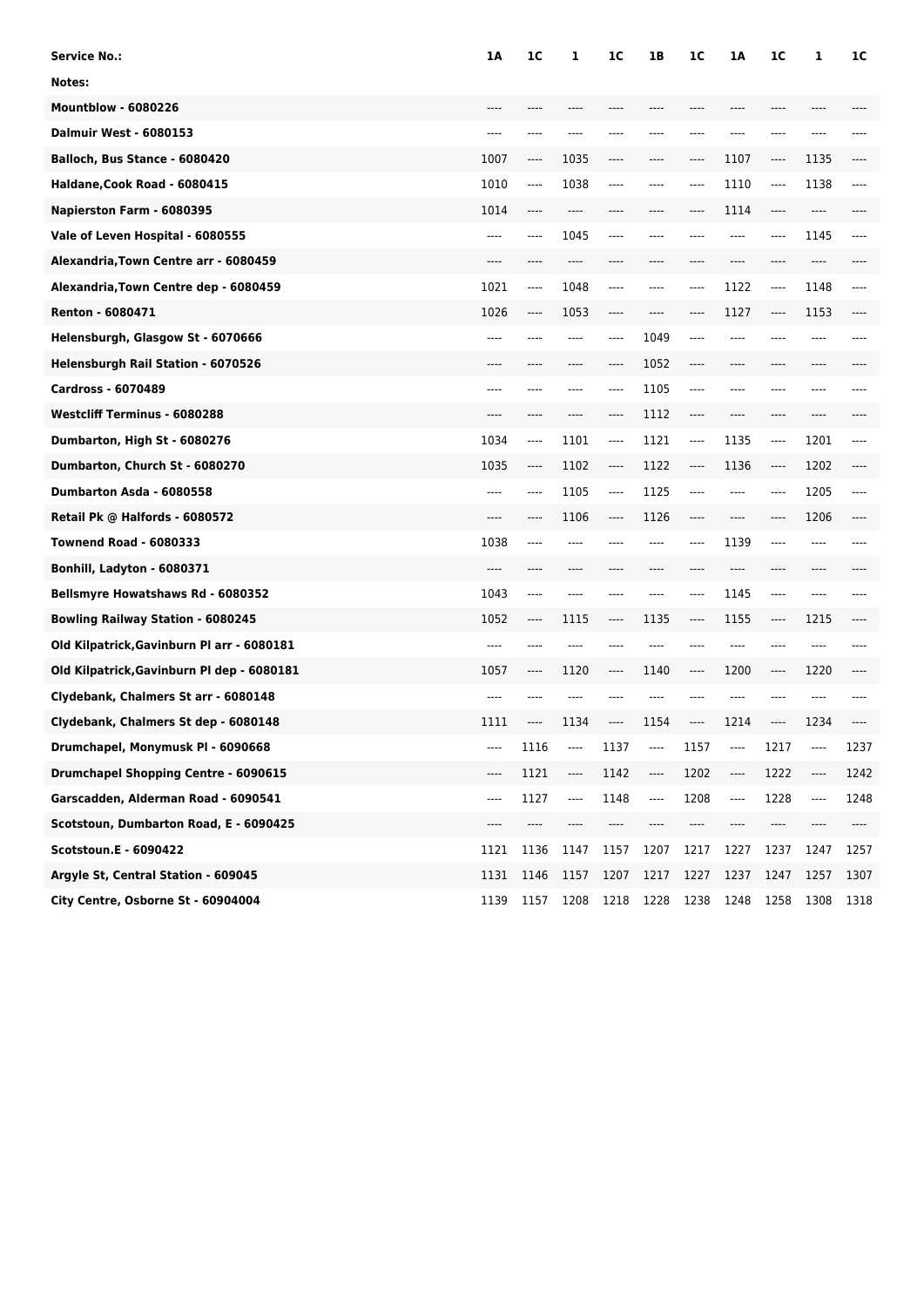| Service No.:                                | 1B   | 1C   | 1A   | 1 <sup>C</sup> | 1    | 1 <sup>C</sup> | 1B   | 1C   | 1A   | 1C   |
|---------------------------------------------|------|------|------|----------------|------|----------------|------|------|------|------|
| Notes:                                      |      |      |      |                |      |                |      |      |      |      |
| <b>Mountblow - 6080226</b>                  |      |      |      |                |      |                |      |      |      |      |
| <b>Dalmuir West - 6080153</b>               | ---- |      |      | ----           |      |                | ---- | ---- |      |      |
| Balloch, Bus Stance - 6080420               |      | ---- | 1207 | ----           | 1233 | $-----$        | ---- | ---- | 1307 |      |
| Haldane, Cook Road - 6080415                | ---- | ---- | 1210 | ----           | 1236 | ----           | ---- | ---- | 1310 | ---- |
| Napierston Farm - 6080395                   |      |      | 1214 | ----           |      |                |      |      | 1314 |      |
| Vale of Leven Hospital - 6080555            | ---- |      | ---- | ----           | 1244 | ----           | ---- | ---- | ---- |      |
| Alexandria, Town Centre arr - 6080459       |      |      | ---- | ----           | ---- | ----           | ---- | ---- | ---- |      |
| Alexandria, Town Centre dep - 6080459       | ---- | ---- | 1222 | ----           | 1248 | ----           | ---- | ---- | 1322 | ---- |
| Renton - 6080471                            |      | ---- | 1227 | ----           | 1253 | ----           | ---- | ---- | 1327 |      |
| Helensburgh, Glasgow St - 6070666           | 1149 | ---- | ---- | ----           | ---- | ----           | 1249 | ---- | ---- |      |
| Helensburgh Rail Station - 6070526          | 1152 | ---- | ---- | ----           | ---- | ----           | 1252 | ---- | ---- |      |
| <b>Cardross - 6070489</b>                   | 1205 | ---- |      |                |      | ----           | 1305 | ---- |      |      |
| <b>Westcliff Terminus - 6080288</b>         | 1212 | ---- |      |                |      | ----           | 1312 | ---- |      |      |
| Dumbarton, High St - 6080276                | 1221 | ---- | 1235 | ----           | 1301 | $-----$        | 1321 | ---- | 1335 | ---- |
| Dumbarton, Church St - 6080270              | 1222 | ---- | 1236 | ----           | 1302 | ----           | 1322 | ---- | 1336 |      |
| Dumbarton Asda - 6080558                    | 1225 | ---- | ---- | ----           | 1305 | $-----$        | 1325 | ---- | ---- |      |
| Retail Pk @ Halfords - 6080572              | 1226 |      |      |                | 1306 | ----           | 1326 |      |      |      |
| <b>Townend Road - 6080333</b>               | ---- | ---- | 1239 | ----           |      |                | ---- | ---- | 1339 |      |
| Bonhill, Ladyton - 6080371                  | ---- |      | ---- | ----           | ---- | ----           | ---- | ---- | ---- |      |
| Bellsmyre Howatshaws Rd - 6080352           | ---- | ---- | 1245 | ----           |      |                | ---- | ---- | 1345 | ---- |
| <b>Bowling Railway Station - 6080245</b>    | 1235 | ---- | 1255 | ----           | 1315 | $-----$        | 1335 | ---- | 1355 |      |
| Old Kilpatrick, Gavinburn Pl arr - 6080181  | ---- | ---- | ---- | $---$          |      | ----           | ---- | ---- | ---- |      |
| Old Kilpatrick, Gavinburn Pl dep - 6080181  | 1240 | ---- | 1300 | ----           | 1320 | ----           | 1340 | ---- | 1400 |      |
| Clydebank, Chalmers St arr - 6080148        | ---- |      |      |                |      |                | ---- |      |      |      |
| Clydebank, Chalmers St dep - 6080148        | 1254 | ---- | 1314 | ----           | 1334 | $-----$        | 1354 |      | 1414 |      |
| Drumchapel, Monymusk PI - 6090668           | ---- | 1257 | ---- | 1317           | ---- | 1337           | ---- | 1357 |      | 1417 |
| <b>Drumchapel Shopping Centre - 6090615</b> | ---- | 1302 | ---- | 1322           | ---- | 1342           | ---- | 1402 | ---- | 1422 |
| Garscadden, Alderman Road - 6090541         | ---- | 1308 | ---- | 1328           | ---- | 1348           | ---- | 1408 | ---- | 1428 |
| Scotstoun, Dumbarton Road, E - 6090425      | ---- | ---- |      |                |      | ----           | ---- | ---- |      |      |
| Scotstoun.E - 6090422                       | 1307 | 1317 | 1327 | 1337           | 1347 | 1357           | 1407 | 1417 | 1427 | 1437 |
| Argyle St, Central Station - 609045         | 1317 | 1327 | 1337 | 1347           | 1357 | 1407           | 1417 | 1427 | 1437 | 1447 |
| City Centre, Osborne St - 60904004          | 1328 | 1338 | 1348 | 1358           | 1408 | 1418           | 1428 | 1438 | 1448 | 1458 |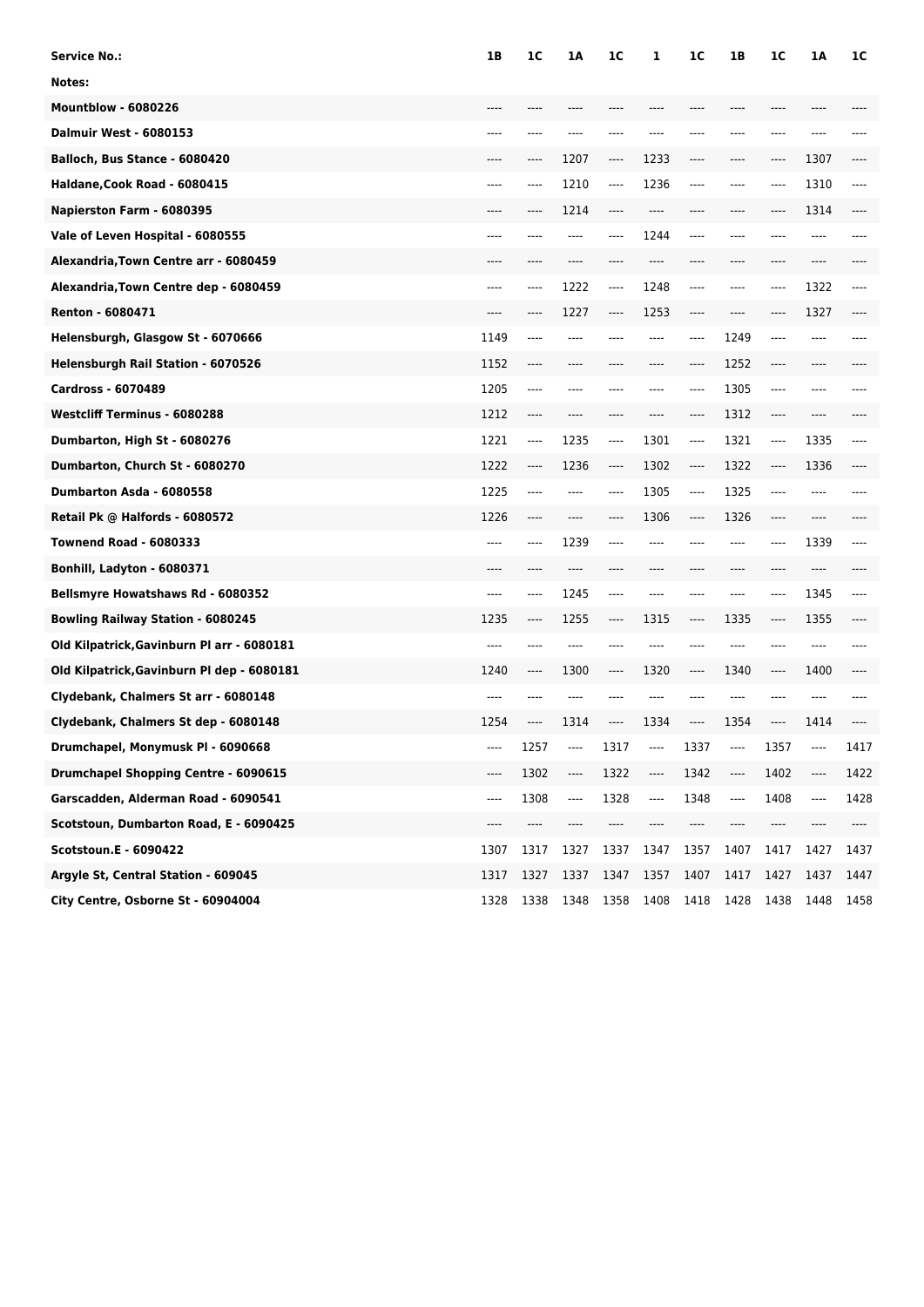| Service No.:                                | 1       | 1C   | 1B   | 1 <sup>C</sup> | 1Α   | 1 <sup>C</sup>                | 1       | 1 <sup>C</sup> | 1B   | 1C   |
|---------------------------------------------|---------|------|------|----------------|------|-------------------------------|---------|----------------|------|------|
| Notes:                                      |         |      |      |                |      |                               |         |                |      |      |
| <b>Mountblow - 6080226</b>                  |         |      |      |                |      |                               |         |                |      |      |
| <b>Dalmuir West - 6080153</b>               | ----    | ---- |      | ----           |      |                               |         |                |      |      |
| Balloch, Bus Stance - 6080420               | 1333    | ---- | ---- | ----           | 1407 | $-----$                       | 1433    | ----           | ---- |      |
| Haldane, Cook Road - 6080415                | 1336    | ---- | ---- | ----           | 1410 | $-----$                       | 1436    | ----           | ---- |      |
| Napierston Farm - 6080395                   | ----    |      |      |                | 1414 |                               | ----    |                |      |      |
| Vale of Leven Hospital - 6080555            | 1344    | ---- |      |                | ---- | ----                          | 1444    | ----           | ---- |      |
| Alexandria, Town Centre arr - 6080459       | $-----$ | ---- |      | ----           |      | ----                          | $-----$ | ----           | ---- |      |
| Alexandria, Town Centre dep - 6080459       | 1348    | ---- |      | ----           | 1422 | $-----$                       | 1448    | ----           |      |      |
| Renton - 6080471                            | 1353    |      |      |                | 1427 | $-----$                       | 1453    | ----           |      |      |
| Helensburgh, Glasgow St - 6070666           | ----    | ---- | 1349 | ----           |      |                               | ----    | ----           | 1449 | ---- |
| Helensburgh Rail Station - 6070526          | ----    | ---- | 1352 | ----           | ---- | $-----$                       | ----    | ----           | 1452 |      |
| <b>Cardross - 6070489</b>                   | ----    |      | 1405 | ----           |      |                               |         | ----           | 1505 | ---- |
| <b>Westcliff Terminus - 6080288</b>         |         | ---- | 1412 | ----           |      |                               |         | ----           | 1512 |      |
| Dumbarton, High St - 6080276                | 1401    | ---- | 1421 | ----           | 1435 | $\hspace{1.5cm} \textbf{---}$ | 1501    | $-----$        | 1521 | ---- |
| Dumbarton, Church St - 6080270              | 1402    | ---- | 1422 | ----           | 1436 | $\hspace{1.5cm} \textbf{---}$ | 1502    | ----           | 1522 |      |
| Dumbarton Asda - 6080558                    | 1405    | ---- | 1425 | ----           |      | ----                          | 1505    | ----           | 1525 | ---- |
| Retail Pk @ Halfords - 6080572              | 1406    | ---- | 1426 | ----           |      | ----                          | 1506    | ----           | 1526 |      |
| <b>Townend Road - 6080333</b>               | ----    |      | ---- | ----           | 1439 | $-----$                       | ----    |                | ---- |      |
| Bonhill, Ladyton - 6080371                  | ----    | ---- | ---- | ----           | ---- | ----                          | ----    | ----           | ---- |      |
| Bellsmyre Howatshaws Rd - 6080352           | ----    |      | ---- | ----           | 1445 | $-----$                       | ----    | ----           | ---- |      |
| <b>Bowling Railway Station - 6080245</b>    | 1415    | ---- | 1435 | ----           | 1455 | $-----$                       | 1515    | ----           | 1535 |      |
| Old Kilpatrick, Gavinburn Pl arr - 6080181  | ----    | ---- | ---- | ----           | ---- | $---$                         | ----    | ----           | ---- |      |
| Old Kilpatrick, Gavinburn Pl dep - 6080181  | 1420    | ---- | 1440 | ----           | 1500 | $\hspace{1.5cm} \textbf{---}$ | 1520    | ----           | 1540 |      |
| Clydebank, Chalmers St arr - 6080148        | ----    |      |      |                |      |                               | ----    |                |      |      |
| Clydebank, Chalmers St dep - 6080148        | 1434    |      | 1454 | ----           | 1514 | $-----$                       | 1534    | ----           | 1554 |      |
| Drumchapel, Monymusk PI - 6090668           | ----    | 1437 | ---- | 1457           | ---- | 1517                          | ----    | 1537           |      | 1557 |
| <b>Drumchapel Shopping Centre - 6090615</b> | ----    | 1442 | ---- | 1502           | ---- | 1522                          | ----    | 1542           |      | 1602 |
| Garscadden, Alderman Road - 6090541         | ----    | 1448 | ---- | 1508           | ---- | 1528                          | ----    | 1548           | ---- | 1608 |
| Scotstoun, Dumbarton Road, E - 6090425      | ----    | ---- |      |                |      | ----                          | ----    | ----           |      |      |
| Scotstoun.E - 6090422                       | 1447    | 1457 | 1507 | 1517           | 1527 | 1537                          | 1547    | 1557           | 1607 | 1617 |
| Argyle St, Central Station - 609045         | 1457    | 1507 | 1517 | 1527           | 1537 | 1547                          | 1557    | 1607           | 1617 | 1627 |
| City Centre, Osborne St - 60904004          | 1508    | 1518 | 1528 | 1538           | 1548 | 1558                          | 1608    | 1618           | 1628 | 1638 |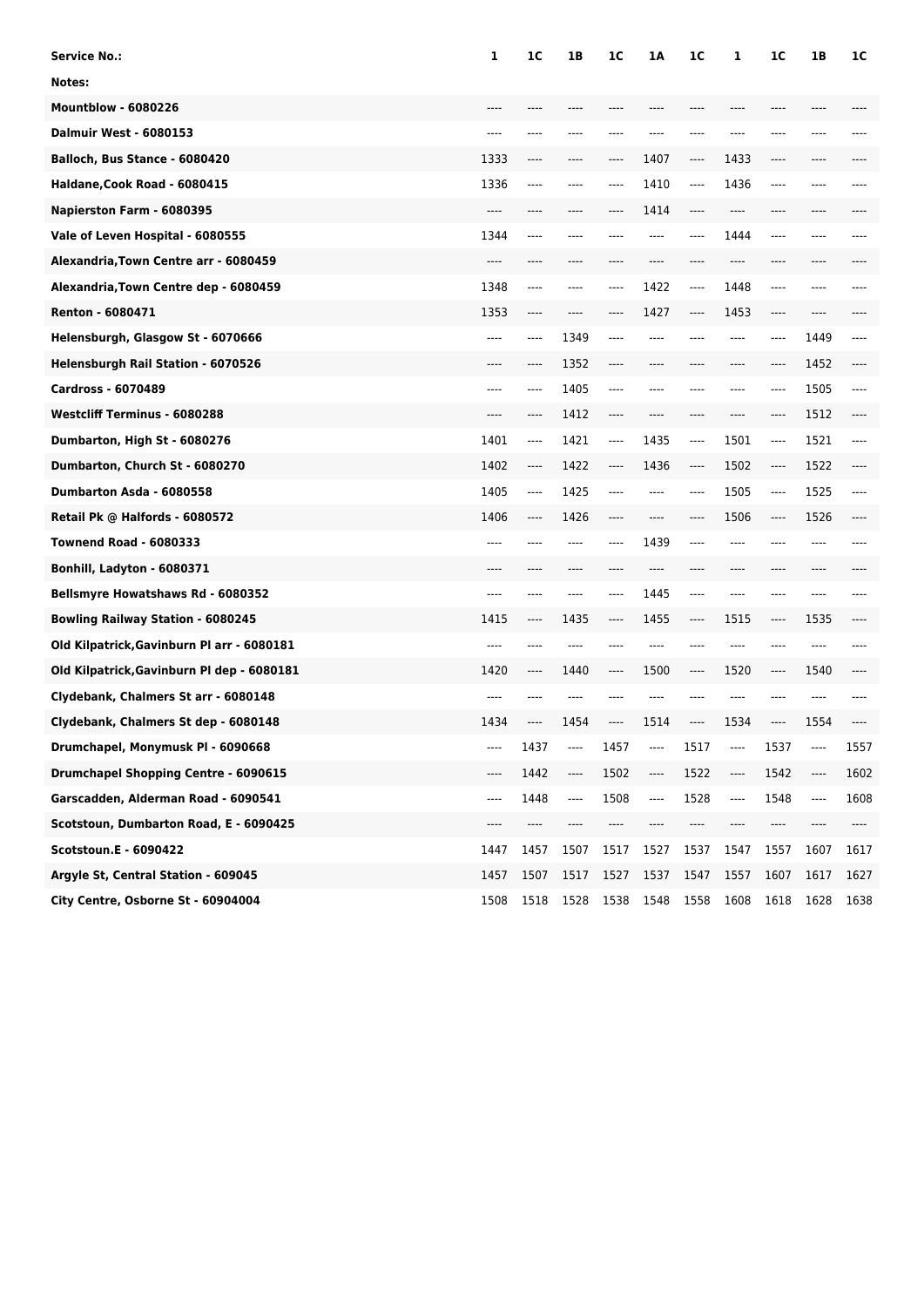| <b>Service No.:</b>                        | 1A    | 1C   | 1                             | 1 <sup>C</sup> | 1В   | 1C       | 1A      | 1       | 1 <sup>C</sup> | 1B   |
|--------------------------------------------|-------|------|-------------------------------|----------------|------|----------|---------|---------|----------------|------|
| Notes:                                     |       |      |                               |                |      |          |         |         |                |      |
| <b>Mountblow - 6080226</b>                 | ----  |      |                               |                |      |          |         |         |                |      |
| <b>Dalmuir West - 6080153</b>              | $---$ | ---- | ----                          | ----           |      | $---$    | ----    | ----    | ----           |      |
| Balloch, Bus Stance - 6080420              | 1507  | ---- | 1533                          | ----           | ---- | $---$    | 1607    | 1633    | $\cdots$       |      |
| Haldane, Cook Road - 6080415               | 1510  | ---- | 1536                          | ----           | ---- | $---$    | 1610    | 1636    | $---$          |      |
| Napierston Farm - 6080395                  | 1514  | ---- | ----                          | ----           |      | $---$    | 1614    | $---$   | ----           |      |
| Vale of Leven Hospital - 6080555           | ----  | ---- | 1544                          | ----           | ---- | $---$    | $---$   | 1644    | $---$          | ---- |
| Alexandria, Town Centre arr - 6080459      | $---$ | ---- | $---$                         | ----           | ---- | $---$    | $---$   | $---$   | $---$          |      |
| Alexandria, Town Centre dep - 6080459      | 1522  | ---- | 1548                          | ----           | ---- | $---$    | 1622    | 1648    | $---$          |      |
| Renton - 6080471                           | 1527  | ---- | 1553                          | ----           | ---- | $---$    | 1627    | 1653    | ----           |      |
| Helensburgh, Glasgow St - 6070666          | $---$ | ---- | $---$                         | ----           | 1549 | $---$    | ----    | ----    | $---$          | 1649 |
| Helensburgh Rail Station - 6070526         | $---$ | ---- | $---$                         | $---$          | 1552 | $-----$  | $---$   | $---$   | $---$          | 1652 |
| <b>Cardross - 6070489</b>                  | ----  | ---- | ----                          | ----           | 1605 | $---$    | ----    | ----    | $---$          | 1705 |
| <b>Westcliff Terminus - 6080288</b>        | ----  | ---- | ----                          | $---$          | 1612 | $---$    | $---$   | ----    | $---$          | 1712 |
| Dumbarton, High St - 6080276               | 1535  | ---- | 1601                          | ----           | 1621 | $---$    | 1635    | 1701    | $---$          | 1721 |
| Dumbarton, Church St - 6080270             | 1536  | ---- | 1602                          | ----           | 1622 | $\cdots$ | 1636    | 1702    | $\cdots$       | 1722 |
| Dumbarton Asda - 6080558                   | $---$ | ---- | 1605                          | ----           | 1625 | $---$    | $---$   | 1705    | $---$          | 1725 |
| Retail Pk @ Halfords - 6080572             | ----  | ---- | 1607                          | ----           | 1626 | $---$    | ----    | 1706    | $---$          | 1726 |
| <b>Townend Road - 6080333</b>              | 1539  | ---- | ----                          | ----           | ---- | $---$    | 1639    | $-----$ | $---$          | ---- |
| Bonhill, Ladyton - 6080371                 | $---$ | ---- | $---$                         | ----           | ---- | $---$    | $---$   | $---$   | $---$          |      |
| Bellsmyre Howatshaws Rd - 6080352          | 1545  | ---- | $---$                         | ----           | ---- | $---$    | 1645    | ----    | $---$          |      |
| <b>Bowling Railway Station - 6080245</b>   | 1555  | ---- | 1615                          | ----           | 1635 | $---$    | 1655    | 1715    | $-----$        | 1735 |
| Old Kilpatrick, Gavinburn Pl arr - 6080181 | $---$ | ---- | $---$                         | $---$          | ---- | $---$    | $---$   | ----    | $---$          | ---- |
| Old Kilpatrick, Gavinburn Pl dep - 6080181 | 1600  | ---- | 1620                          | ----           | 1640 | $-----$  | 1700    | 1720    | $\cdots$       | 1740 |
| Clydebank, Chalmers St arr - 6080148       | $---$ | ---- |                               |                |      | $---$    | ----    | ----    | $---$          | ---- |
| Clydebank, Chalmers St dep - 6080148       | 1614  | ---- | 1634                          | $---$          | 1654 | $-----$  | 1714    | 1734    | $---$          | 1755 |
| Drumchapel, Monymusk PI - 6090668          | ----  | 1617 | $\hspace{1.5cm} \textbf{---}$ | 1637           | ---- | 1657     |         |         | 1738           | ---- |
| Drumchapel Shopping Centre - 6090615       | ----  | 1622 | ----                          | 1642           | ---- | 1702     | $-----$ | ----    | 1743           | ---- |
| Garscadden, Alderman Road - 6090541        | ----  | 1628 | ----                          | 1648           | ---- | 1708     | ----    | ----    | 1749           | ---- |
| Scotstoun, Dumbarton Road, E - 6090425     | ----  | ---- | ----                          | ----           | ---- | ----     | ----    | ----    | ----           | ---- |
| <b>Scotstoun.E - 6090422</b>               | 1627  | 1637 | 1647                          | 1657           | 1707 | 1717     | 1727    | 1747    | 1758           | 1808 |
| Argyle St, Central Station - 609045        | 1637  | 1647 | 1657                          | 1707           | 1717 | 1727     | 1737    | 1757    | 1808           | 1818 |
| City Centre, Osborne St - 60904004         | 1648  | 1658 | 1708                          | 1718           | 1728 | 1738     | 1748    | 1805    | 1816           | 1826 |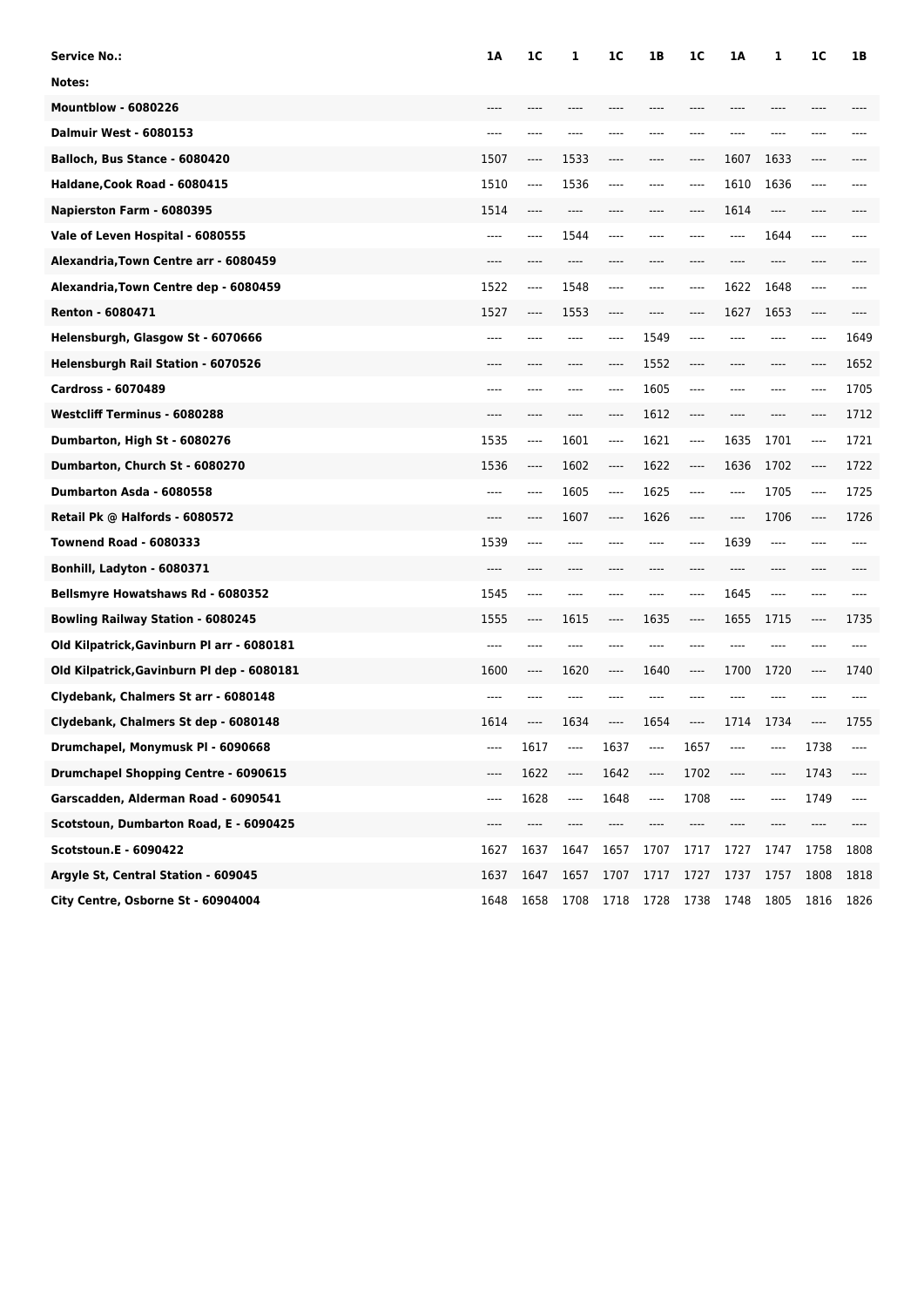| <b>Service No.:</b>                         | 1A   | 1C   | 1                              | 1В   | 1C   | 1A   | 1C      | 1    | 1B   | 1C   |
|---------------------------------------------|------|------|--------------------------------|------|------|------|---------|------|------|------|
| Notes:                                      |      |      |                                |      |      |      |         |      |      |      |
| <b>Mountblow - 6080226</b>                  |      |      |                                |      |      |      |         |      |      |      |
| <b>Dalmuir West - 6080153</b>               | ---- | ---- |                                | ---- |      |      | ----    |      |      |      |
| Balloch, Bus Stance - 6080420               | 1708 | ---- | 1743                           | ---- | ---- | 1810 | ----    | 1844 | ---- |      |
| Haldane, Cook Road - 6080415                | 1711 | ---- | 1746                           | ---- | ---- | 1813 | $-----$ | 1847 | ---- |      |
| Napierston Farm - 6080395                   | 1715 | ---- |                                |      | ---- | 1817 | ----    |      |      |      |
| Vale of Leven Hospital - 6080555            | ---- | ---- | 1754                           | ---- | ---- | ---- | ----    | 1854 | ---- |      |
| Alexandria, Town Centre arr - 6080459       | ---- | ---- | ----                           | ---- | ---- | ---- | ----    | ---- | ---- |      |
| Alexandria, Town Centre dep - 6080459       | 1723 | ---- | 1757                           | ---- | ---- | 1824 | ----    | 1857 | ---- |      |
| Renton - 6080471                            | 1728 | ---- | 1802                           | ---- | ---- | 1829 | ----    | 1902 | ---- |      |
| Helensburgh, Glasgow St - 6070666           | ---- | ---- | ----                           | 1747 |      | ---- | ----    | ---- | 1847 |      |
| Helensburgh Rail Station - 6070526          | ---- | ---- | ----                           | 1750 | ---- | ---- | ----    | ---- | 1850 |      |
| <b>Cardross - 6070489</b>                   | ---- |      |                                | 1803 | ---- |      |         | ---- | 1903 | ---- |
| <b>Westcliff Terminus - 6080288</b>         |      |      |                                | 1810 | ---- |      | ----    | ---- | 1910 |      |
| Dumbarton, High St - 6080276                | 1736 | ---- | 1810                           | 1819 | ---- | 1837 | ----    | 1910 | 1919 |      |
| Dumbarton, Church St - 6080270              | 1737 | ---- | 1811                           | 1819 | ---- | 1838 | ----    | 1911 | 1919 |      |
| Dumbarton Asda - 6080558                    |      | ---- | 1814                           | ---- |      |      | ----    | 1914 | ---- |      |
| Retail Pk @ Halfords - 6080572              |      | ---- | 1815                           | ---- |      |      | ----    | 1915 | ---- |      |
| <b>Townend Road - 6080333</b>               | 1740 | ---- | ----                           | ---- | ---- | 1841 | $-----$ | ---- | ---- |      |
| Bonhill, Ladyton - 6080371                  | ---- | ---- | ----                           | ---- |      | ---- | ----    | ---- | ---- |      |
| Bellsmyre Howatshaws Rd - 6080352           | 1746 | ---- | ----                           | ---- | ---- | 1846 | ----    |      | ---- |      |
| <b>Bowling Railway Station - 6080245</b>    | 1755 | ---- | 1824                           | ---- | ---- | 1854 | ----    | 1924 | ---- |      |
| Old Kilpatrick, Gavinburn Pl arr - 6080181  | ---- | ---- |                                | ---- |      | ---- | ----    | ---- | ---- |      |
| Old Kilpatrick, Gavinburn Pl dep - 6080181  | 1800 | ---- | 1829                           | ---- | ---- | 1859 | ----    | 1929 | ---- |      |
| Clydebank, Chalmers St arr - 6080148        |      |      |                                |      |      |      | ---     |      |      |      |
| Clydebank, Chalmers St dep - 6080148        | 1813 | ---- | 1841                           | ---- | ---- | 1911 | ----    | 1941 |      |      |
| Drumchapel, Monymusk PI - 6090668           | ---- | 1816 |                                | ---- | 1846 | ---- | 1916    |      |      | 1946 |
| <b>Drumchapel Shopping Centre - 6090615</b> | ---- | 1821 | ----                           | ---- | 1851 | ---- | 1921    | ---- |      | 1951 |
| Garscadden, Alderman Road - 6090541         | ---- | 1827 | $\qquad \qquad \textbf{---}\\$ | ---- | 1857 | ---- | 1927    | ---- |      | 1957 |
| Scotstoun, Dumbarton Road, E - 6090425      | ---- | ---- | ----                           | ---- |      | ---- | ----    | ---- |      | ---- |
| Scotstoun.E - 6090422                       | 1823 | 1836 | 1851                           | ---- | 1906 | 1921 | 1936    | 1951 | ---- | 2006 |
| Argyle St, Central Station - 609045         | 1833 | 1846 | 1901                           | ---- | 1916 | 1931 | 1946    | 2001 | ---- | 2016 |
| City Centre, Osborne St - 60904004          | 1841 | 1854 | 1909                           | ---- | 1924 | 1939 | 1954    | 2009 | ---- | 2024 |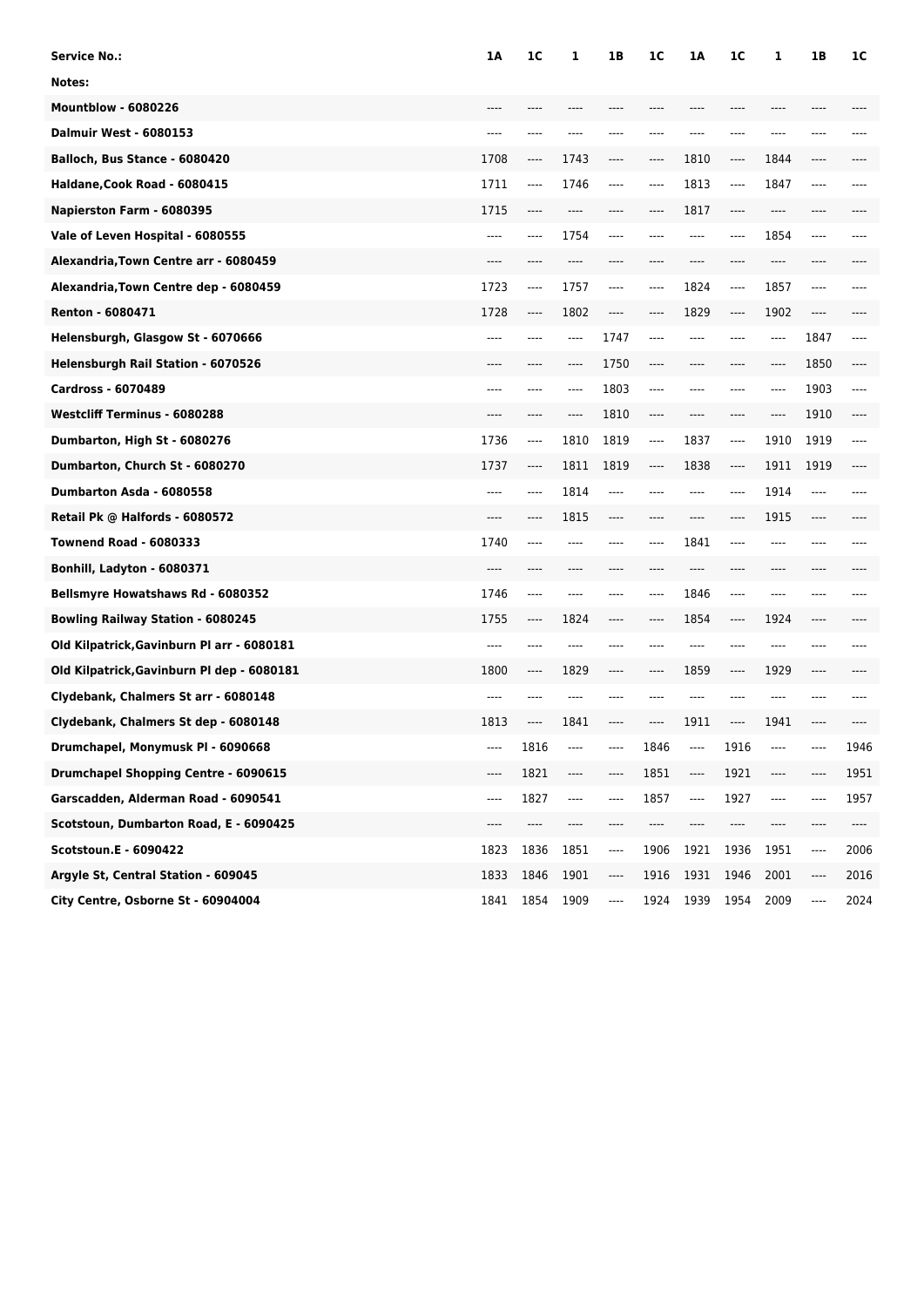| Service No.:                                | 1A   | 1C   | 1     | 1 <sup>C</sup> | 1Α   | 1 <sup>C</sup> | 1    | 1C   | 1A   | 1C   |
|---------------------------------------------|------|------|-------|----------------|------|----------------|------|------|------|------|
| Notes:                                      |      |      |       |                |      |                |      |      |      |      |
| <b>Mountblow - 6080226</b>                  |      |      |       |                |      |                |      |      |      |      |
| <b>Dalmuir West - 6080153</b>               | ---- | ---- |       | ----           |      |                |      | ---- | ---- |      |
| Balloch, Bus Stance - 6080420               | 1910 | ---- | 1944  | ----           | 2010 | $-----$        | 2044 | ---- | 2110 |      |
| Haldane, Cook Road - 6080415                | 1913 | ---- | 1947  | ----           | 2013 | ----           | 2047 | ---- | 2113 | ---- |
| Napierston Farm - 6080395                   | 1917 |      | ----  |                | 2017 | ----           | ---- |      | 2117 |      |
| Vale of Leven Hospital - 6080555            | ---- | ---- | 1954  | ----           | ---- | ----           | 2054 | ---- | ---- |      |
| Alexandria, Town Centre arr - 6080459       | ---- | ---- | ----  | ----           |      | ----           | ---- | ---- | ---- |      |
| Alexandria, Town Centre dep - 6080459       | 1924 | ---- | 1957  | ----           | 2024 | ----           | 2057 | ---- | 2124 | ---- |
| Renton - 6080471                            | 1929 | ---- | 2002  | ----           | 2029 | ----           | 2102 | ---- | 2129 |      |
| Helensburgh, Glasgow St - 6070666           | ---- |      | ----  | ----           |      |                | ---- |      | ---- |      |
| Helensburgh Rail Station - 6070526          | ---- | ---- |       | ----           | ---- | ----           | ---- | ---- | ---- |      |
| <b>Cardross - 6070489</b>                   |      |      |       |                |      |                |      |      |      |      |
| <b>Westcliff Terminus - 6080288</b>         |      |      |       |                |      |                |      |      |      |      |
| Dumbarton, High St - 6080276                | 1937 | ---- | 2010  | ----           | 2037 | $-----$        | 2110 | ---- | 2137 | ---- |
| Dumbarton, Church St - 6080270              | 1938 | ---- | 2011  | ----           | 2038 | ----           | 2111 | ---- | 2138 |      |
| Dumbarton Asda - 6080558                    | ---- | ---- | 2014  | ----           |      | ----           | 2114 | ---- | ---- |      |
| Retail Pk @ Halfords - 6080572              |      | ---- | 2015  | ----           |      | ----           | 2115 |      |      |      |
| <b>Townend Road - 6080333</b>               | 1941 | ---- | ----  | ----           | 2041 | ----           | ---- | ---- | 2141 |      |
| Bonhill, Ladyton - 6080371                  | ---- | ---- | ----  | ----           | ---- | ----           | ---- | ---- | ---- |      |
| Bellsmyre Howatshaws Rd - 6080352           | 1946 | ---- | ----  | ----           | 2046 | ----           | ---- | ---- | 2146 | ---- |
| <b>Bowling Railway Station - 6080245</b>    | 1954 | ---- | 2024  | ----           | 2054 | ----           | 2124 | ---- | 2154 |      |
| Old Kilpatrick, Gavinburn Pl arr - 6080181  | ---- | ---- | ----  | $---$          | ---- | ----           | ---- | ---- | ---- |      |
| Old Kilpatrick, Gavinburn Pl dep - 6080181  | 1959 | ---- | 2029  | ----           | 2059 | ----           | 2129 | ---- | 2159 |      |
| Clydebank, Chalmers St arr - 6080148        | ---- |      |       |                |      |                | ---- |      | ---- |      |
| Clydebank, Chalmers St dep - 6080148        | 2011 | ---- | 2041  | ----           | 2111 | ----           | 2141 | ---- | 2211 |      |
| Drumchapel, Monymusk PI - 6090668           | ---- | 2016 | $---$ | 2046           | ---- | 2116           | ---- | 2146 |      | 2216 |
| <b>Drumchapel Shopping Centre - 6090615</b> | ---- | 2021 | ----  | 2051           | ---- | 2121           | ---- | 2151 | ---- | 2221 |
| Garscadden, Alderman Road - 6090541         | ---- | 2027 | ----  | 2057           | ---- | 2127           | ---- | 2157 | ---- | 2227 |
| Scotstoun, Dumbarton Road, E - 6090425      | ---- | ---- |       |                |      | ----           | ---- | ---- |      |      |
| Scotstoun.E - 6090422                       | 2021 | 2036 | 2051  | 2106           | 2121 | 2136           | 2151 | 2206 | 2221 | 2236 |
| Argyle St, Central Station - 609045         | 2031 | 2046 | 2101  | 2116           | 2131 | 2146           | 2201 | 2216 | 2231 | 2246 |
| City Centre, Osborne St - 60904004          | 2039 | 2054 | 2109  | 2124           | 2139 | 2154           | 2209 | 2224 | 2239 | 2254 |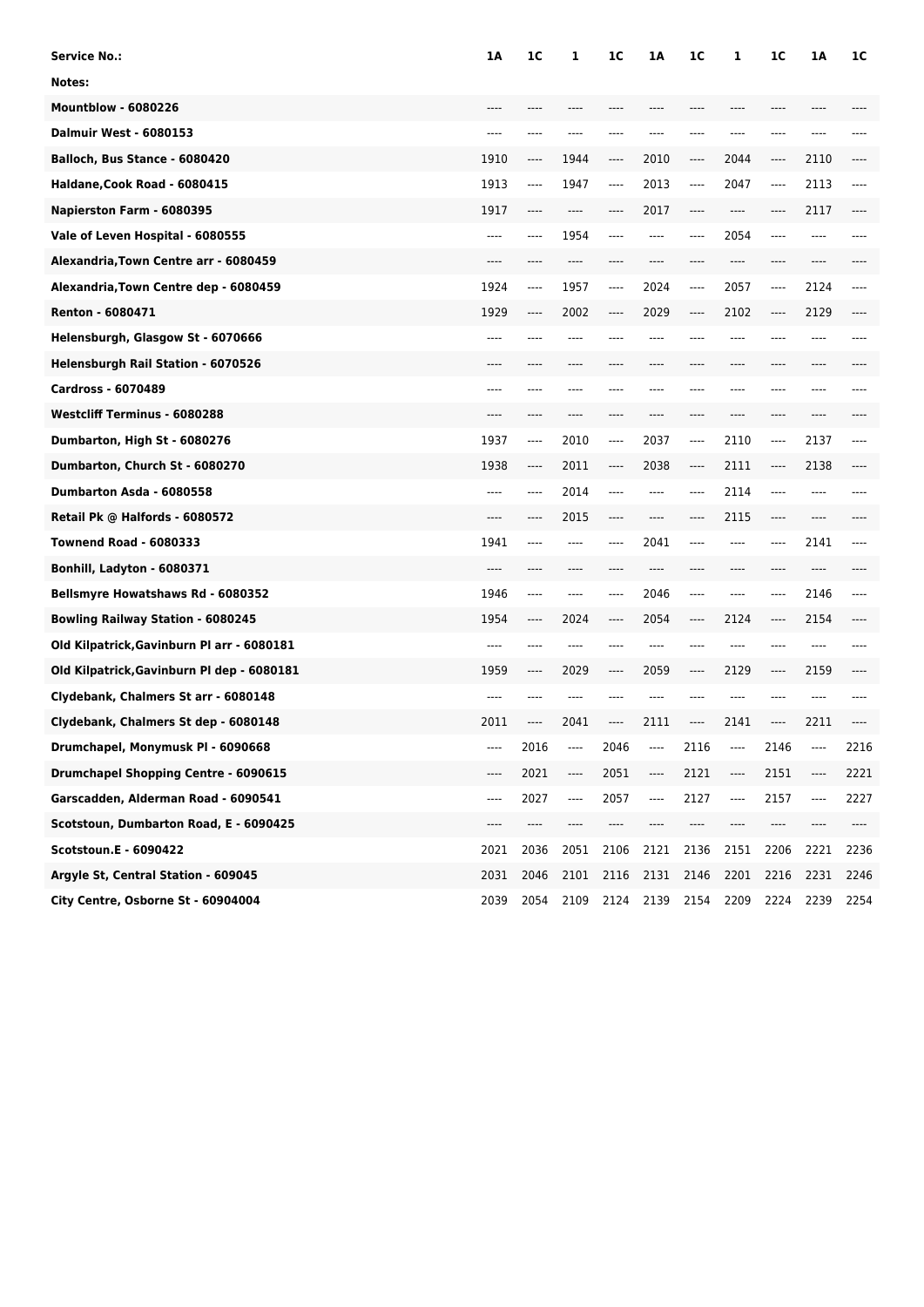| <b>Service No.:</b>                        | 1      | 1A    | 1     | 1C    |
|--------------------------------------------|--------|-------|-------|-------|
| Notes:                                     |        |       |       |       |
| <b>Mountblow - 6080226</b>                 | $---$  | $---$ | $---$ | $---$ |
| <b>Dalmuir West - 6080153</b>              | $---$  | ----  | $---$ | $---$ |
| Balloch, Bus Stance - 6080420              | 2144   | 2212  | 2244  |       |
| Haldane, Cook Road - 6080415               | 2147   | 2215  | 2247  | $---$ |
| Napierston Farm - 6080395                  | $---$  | 2219  | $---$ | $---$ |
| Vale of Leven Hospital - 6080555           | 2154   | $---$ | 2254  | ----  |
| Alexandria, Town Centre arr - 6080459      | $---$  | ----  | ----  | ----  |
| Alexandria, Town Centre dep - 6080459      | 2157   | 2226  | 2257  | $---$ |
| Renton - 6080471                           | 2202   | 2231  | 2302  | ----  |
| Helensburgh, Glasgow St - 6070666          | $---$  | $---$ | $---$ | $---$ |
| Helensburgh Rail Station - 6070526         | $---$  | ----  | $---$ |       |
| <b>Cardross - 6070489</b>                  | $---$  | ----  | $---$ | $---$ |
| <b>Westcliff Terminus - 6080288</b>        | $---$  | ----  | $---$ | $---$ |
| Dumbarton, High St - 6080276               | 2210   | 2239  | 2310  | $---$ |
| Dumbarton, Church St - 6080270             | 2211   | 2240  | 2311  | ----  |
| Dumbarton Asda - 6080558                   | 2214   | ----  | ----  | $---$ |
| Retail Pk @ Halfords - 6080572             | 2215   | ----  | $---$ | ----  |
| <b>Townend Road - 6080333</b>              | $---$  | $---$ | $---$ | $---$ |
| Bonhill, Ladyton - 6080371                 | $---$  | $---$ | ----  |       |
| <b>Bellsmyre Howatshaws Rd - 6080352</b>   | $---$  | ----  | $---$ | $---$ |
| <b>Bowling Railway Station - 6080245</b>   | 2224   | ----  | $---$ | $---$ |
| Old Kilpatrick, Gavinburn Pl arr - 6080181 | $---$  | ----  | ----  | ----  |
| Old Kilpatrick, Gavinburn Pl dep - 6080181 | 2229   | ----  | ----  | ----  |
| Clydebank, Chalmers St arr - 6080148       | $---$  | $---$ | ----  | ----  |
| Clydebank, Chalmers St dep - 6080148       | 2241   | $---$ | ----  | ----  |
| Drumchapel, Monymusk PI - 6090668          |        |       |       | 2256  |
| Drumchapel Shopping Centre - 6090615       |        |       |       | 2301  |
| Garscadden, Alderman Road - 6090541        | $-- -$ | ----  | $---$ | 2307  |
| Scotstoun, Dumbarton Road, E - 6090425     | $---$  | ----  | $---$ | ----  |
| Scotstoun.E - 6090422                      | 2251   | ----  | ----  | 2316  |
| Argyle St, Central Station - 609045        | 2301   | ----  | ----  | 2326  |
| City Centre, Osborne St - 60904004         | 2309   | ----  | ----  | 2334  |

**1: Glasgow - Balloch 1A: Glasgow - Balloch 1B: Glasgow - Helensburgh 1C: Glasgow - Drumchapel 1D: Glasgow - Mountblow 1E: Glasgow Express - Balloch**

**Sunday**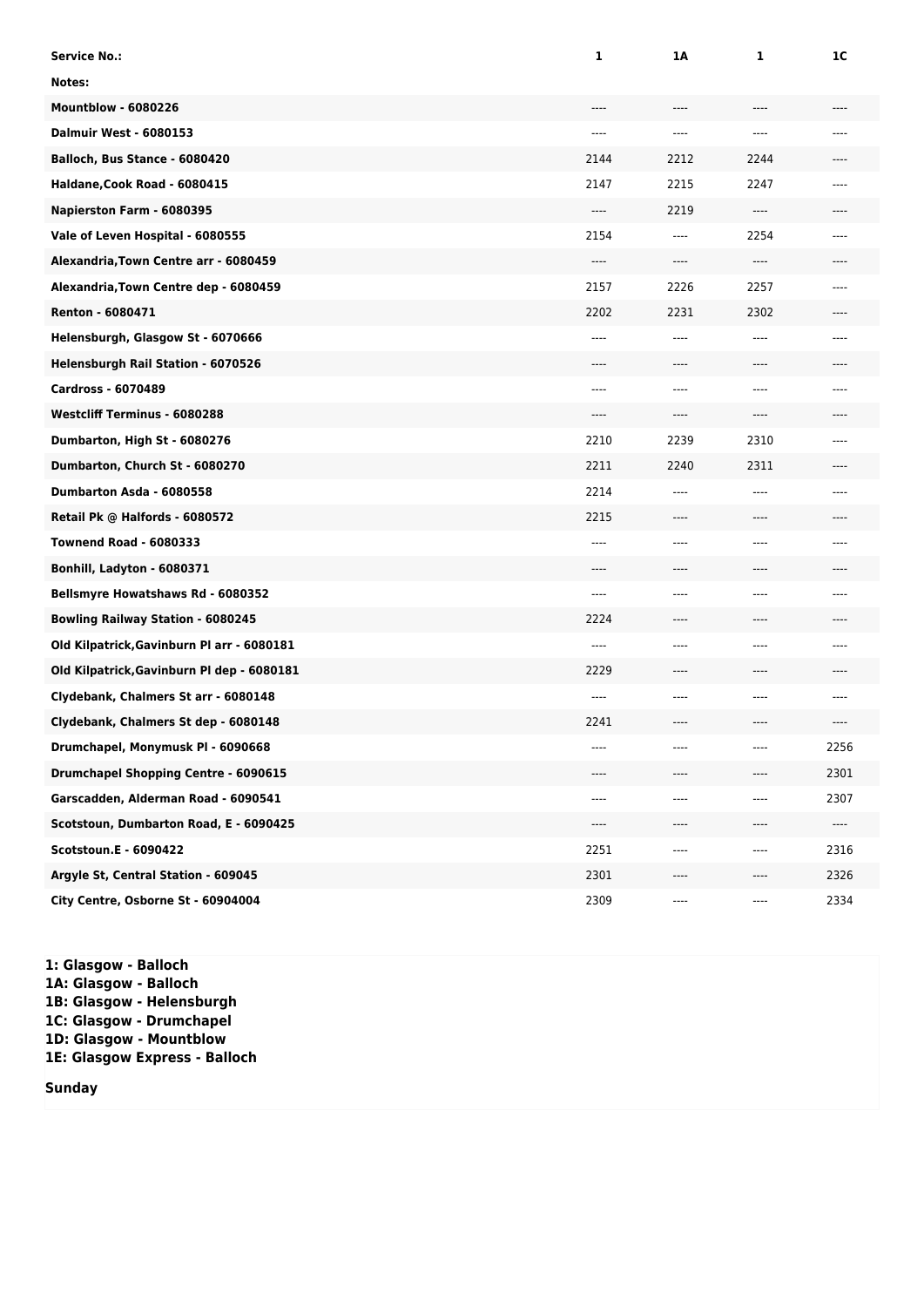| Service No.:                              | 1D   | 1D   | 1D   | 1A   | 1    | 1A      | 1D    | 1Α    | 1D     | 1    |
|-------------------------------------------|------|------|------|------|------|---------|-------|-------|--------|------|
| Notes:                                    |      |      |      |      |      |         |       |       |        |      |
| City Centre, Osborne St - 60904004        |      |      |      |      | ---- | 0833    | ----  | 0903  | $---$  | 0933 |
| City Centre, Stockwell Pl arr - 60903539  | ---- |      |      | ---- | ---- | 0835    | ----  | 0905  | $---$  | 0935 |
| City Centre, Stockwell Pl dep - 60903539  | ---- | ---- |      | ---- |      | $-----$ | ----  | ----  | ----   | ---- |
| <b>Oswald St, Central Station - 60904</b> | ---- |      |      | ---- | ---- | 0840    | $---$ | 0910  | $-- -$ | 0940 |
| <b>Scotstoun.W - 6090423</b>              |      |      |      |      |      | 0851    | $---$ | 0921  | $---$  | 0951 |
| Scotstoun, Dumbarton Road, W - 6090426    | ---- |      |      |      |      | ----    | ----  | ----  |        | ---- |
| Garscadden, Alderman Road - 6090540       | ---- |      |      | ---- |      | $---$   | ----  | ----  | ----   |      |
| Drumchapel Shopping Centre - 6090613      | ---- |      |      |      |      |         |       | ----  |        |      |
| Drumchapel, Monymusk PI - 6090668         |      |      |      |      |      |         |       | ----  |        |      |
| Clydebank, Chalmers St - 6080147          | 0717 | 0747 | 0847 | ---- | ---- | 0902    | 0917  | 0932  | 0947   | 1002 |
| Old Kilpatrick, Gavinburn Pl - 6080182    | ---- | ---- |      | ---- | ---- | 0914    | ----  | 0944  | ----   | 1014 |
| <b>Bowling Railway Station - 6080246</b>  | ---- |      |      | ---- | ---- | 0918    | ----  | 0948  | $---$  | 1018 |
| Bellsmyre Howatshaws Rd - 6080349         |      |      |      | 0830 | ---- | 0928    | ----  | 0958  | ----   |      |
| <b>Townend Road - 6080332</b>             | ---- |      |      | 0834 | ---- | 0932    | $---$ | 1002  | $---$  |      |
| Glasgow Rd at Greenhead Rd - 6080261      | ---- |      |      | ---- |      | ----    | ----  | ----  | ----   |      |
| Dumbarton Asda - 6080558                  | ---- |      |      |      |      |         |       | ----  | $---$  | 1029 |
| Retail Pk @ Halfords - 6080572            |      |      |      |      |      |         |       | ----  |        | 1030 |
| Dumbarton, Church St - 6080269            | ---- | ---- | ---- | 0837 | ---- | 0935    | ----  | 1005  | ----   | 1032 |
| Dumbarton, High St - 6080277              | ---- |      |      | 0838 | 0914 | 0936    | ----  | 1006  | $---$  | 1033 |
| <b>Renton - 6080470</b>                   | ---- |      |      | 0846 | 0922 | 0944    | $---$ | 1014  | $---$  | 1041 |
| Alexandria, Town Centre - 6080460         |      |      |      |      | 0927 | $---$   | ----  | ----  |        | 1046 |
| Alexandria, Town Centre dep - 6080460     | ---- | ---- |      | 0851 | ---- | 0949    | $---$ | 1019  | $-- -$ |      |
| Bonhill, Ladyton - 6080553                | ---- | ---- |      | ---- | ---- | ----    | ----  | $---$ | ----   |      |
| Napierston Farm - 6080396                 | ---- |      |      | 0858 | ---- | 0956    | $---$ | 1026  | $-- -$ |      |
| Vale of Leven Hospital - 6080555          |      |      |      |      | 0930 | $---$   |       |       |        | 1049 |
| Haldane, Cook Road - 6080416              |      |      |      | 0902 | 0937 | 1000    | ----  | 1030  |        | 1056 |
| Balloch, Bus Stance - 6080420             | ---- |      |      | 0905 | 0940 | 1003    | ----  | 1033  | ----   | 1059 |
| <b>Westcliff Terminus - 6080287</b>       | ---- |      |      |      |      |         | ----  | ----  |        | ---- |
| <b>Cardross - 6070490</b>                 |      |      |      |      |      |         |       |       |        |      |
| Helensburgh Rail Station - 6070524        | ---- | ---- |      |      |      |         |       | ----  | ----   |      |
| Helensburgh, Glasgow St - 6070666         | ---- | ---- | ---- | ---- | ---- | $---$   | ----  | ----  | ----   |      |
| <b>Dalmuir West - 6080154</b>             | ---- | ---- |      |      |      |         |       | ----  |        |      |
| <b>Mountblow - 6080226</b>                | 0730 | 0800 | 0900 |      |      |         | 0930  | ----  | 1000   |      |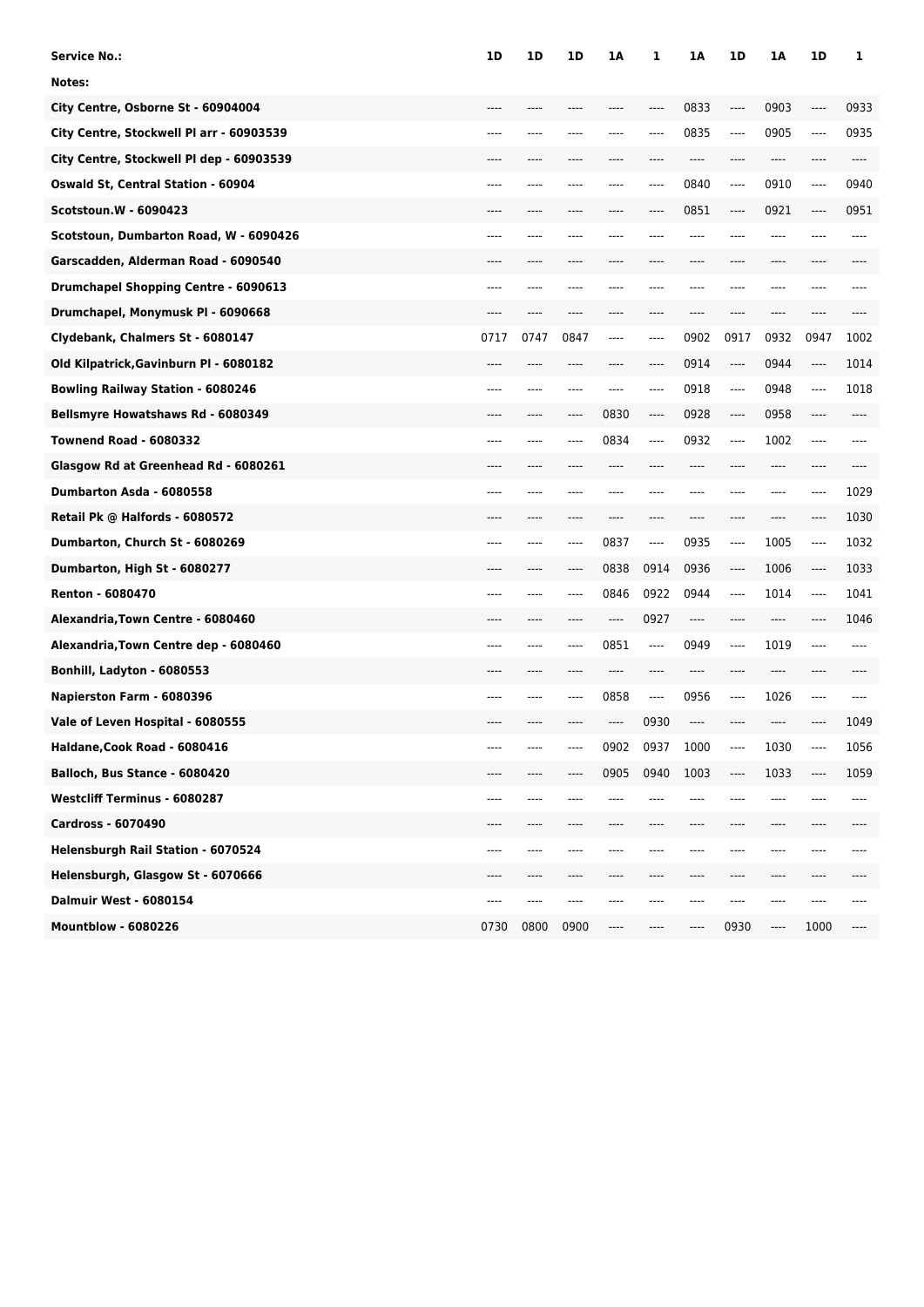| <b>Service No.:</b>                         | 1D    | 1Α   | 1 <sup>C</sup> | 1D   | 1                             | 1 <sup>C</sup> | 1D    | 1A    | 1B                            | 1C   |
|---------------------------------------------|-------|------|----------------|------|-------------------------------|----------------|-------|-------|-------------------------------|------|
| Notes:                                      |       |      |                |      |                               |                |       |       |                               |      |
| City Centre, Osborne St - 60904004          | ----  | 1003 | 1018           | ---- | 1033                          | 1048           | ----  | ----  | 1103                          | 1118 |
| City Centre, Stockwell Pl arr - 60903539    | ----  | 1005 | $---$          | ---- | 1035                          | $\cdots$       | ----  | ----  | 1105                          | ---- |
| City Centre, Stockwell Pl dep - 60903539    | ----  | ---- | 1020           | ---- | $\hspace{1.5cm} \textbf{---}$ | 1050           | ----  | ----  | $\hspace{1.5cm} \textbf{---}$ | 1120 |
| <b>Oswald St, Central Station - 60904</b>   | $---$ | 1010 | 1025           | ---- | 1040                          | 1055           | $---$ | ----  | 1110                          | 1125 |
| Scotstoun.W - 6090423                       | ----  | 1021 | 1036           | ---- | 1051                          | 1106           | ----  | ----  | 1121                          | 1136 |
| Scotstoun, Dumbarton Road, W - 6090426      | ----  | ---- | ----           |      |                               | ----           | ----  | ----  | ----                          | ---- |
| Garscadden, Alderman Road - 6090540         | ----  | ---- | 1044           | ---- | ----                          | 1114           | ----  | ----  | $---$                         | 1144 |
| <b>Drumchapel Shopping Centre - 6090613</b> | ----  | ---- | 1049           | ---- | ----                          | 1119           | $---$ | ----  |                               | 1149 |
| Drumchapel, Monymusk PI - 6090668           | ----  | ---- | 1053           | ---- | ----                          | 1123           | ----  | ----  |                               | 1153 |
| Clydebank, Chalmers St - 6080147            | 1017  | 1032 | ----           | 1047 | 1102                          | ----           | 1117  | $---$ | 1133                          | ---- |
| Old Kilpatrick, Gavinburn Pl - 6080182      | ----  | 1044 | $-----$        | ---- | 1114                          | $---$          | ----  | ----  | 1145                          | ---- |
| <b>Bowling Railway Station - 6080246</b>    | $---$ | 1048 | $---$          | ---- | 1118                          | $---$          | $---$ | $---$ | 1149                          | ---- |
| Bellsmyre Howatshaws Rd - 6080349           | ----  | 1058 | ----           |      |                               |                | ----  | 1154  | ----                          |      |
| <b>Townend Road - 6080332</b>               | $---$ | 1102 | $---$          | ---- |                               | ----           | $---$ | 1158  | $---$                         |      |
| Glasgow Rd at Greenhead Rd - 6080261        | ----  | ---- | ----           | ---- | ----                          | $---$          | ----  | ----  | $---$                         |      |
| Dumbarton Asda - 6080558                    | ----  | ---- |                | ---- | 1129                          | ----           | ----  | ----  | 1200                          | ---- |
| Retail Pk @ Halfords - 6080572              |       |      |                | ---- | 1130                          | ----           | ----  | ----  | 1201                          |      |
| Dumbarton, Church St - 6080269              | ----  | 1105 | $---$          | ---- | 1132                          | $---$          | ----  | 1201  | 1203                          |      |
| Dumbarton, High St - 6080277                | ----  | 1106 | $---$          | ---- | 1133                          | $---$          | ----  | 1202  | 1204                          |      |
| <b>Renton - 6080470</b>                     | ----  | 1114 | $---$          | ---- | 1141                          | $---$          | $---$ | 1210  | $---$                         |      |
| Alexandria, Town Centre - 6080460           |       |      |                | ---- | 1146                          | $---$          | ----  | ----  |                               |      |
| Alexandria, Town Centre dep - 6080460       | $---$ | 1119 | $---$          | ---- | $---$                         | $---$          | $---$ | 1215  | $---$                         |      |
| Bonhill, Ladyton - 6080553                  | ----  | ---- | ----           | ---- |                               | $---$          | ----  | $---$ | ----                          |      |
| Napierston Farm - 6080396                   | $---$ | 1126 | $---$          |      |                               |                | ----  | 1223  | $-- -$                        |      |
| Vale of Leven Hospital - 6080555            |       |      |                |      | 1149                          |                |       |       |                               |      |
| Haldane, Cook Road - 6080416                | ----  | 1130 |                |      | 1156                          |                |       | 1227  |                               |      |
| Balloch, Bus Stance - 6080420               | ----  | 1133 | ----           | ---- | 1159                          | ----           | ----  | 1230  | $\hspace{1.5cm} \textbf{---}$ |      |
| <b>Westcliff Terminus - 6080287</b>         | ----  | ---- |                |      |                               |                | ----  | ----  | 1213                          | ---- |
| Cardross - 6070490                          | ----  |      |                |      |                               |                |       |       | 1219                          | ---- |
| Helensburgh Rail Station - 6070524          | ----  | ---- |                |      |                               |                | ----  | ----  | 1232                          | ---- |
| Helensburgh, Glasgow St - 6070666           | ----  | ---- | ----           | ---- | ----                          | $-----$        | ----  | ----  | 1235                          | ---- |
| <b>Dalmuir West - 6080154</b>               | ----  | ---- |                |      |                               |                |       |       |                               |      |
| <b>Mountblow - 6080226</b>                  | 1030  | ---- | ----           | 1100 | ----                          | ----           | 1132  | ----  |                               |      |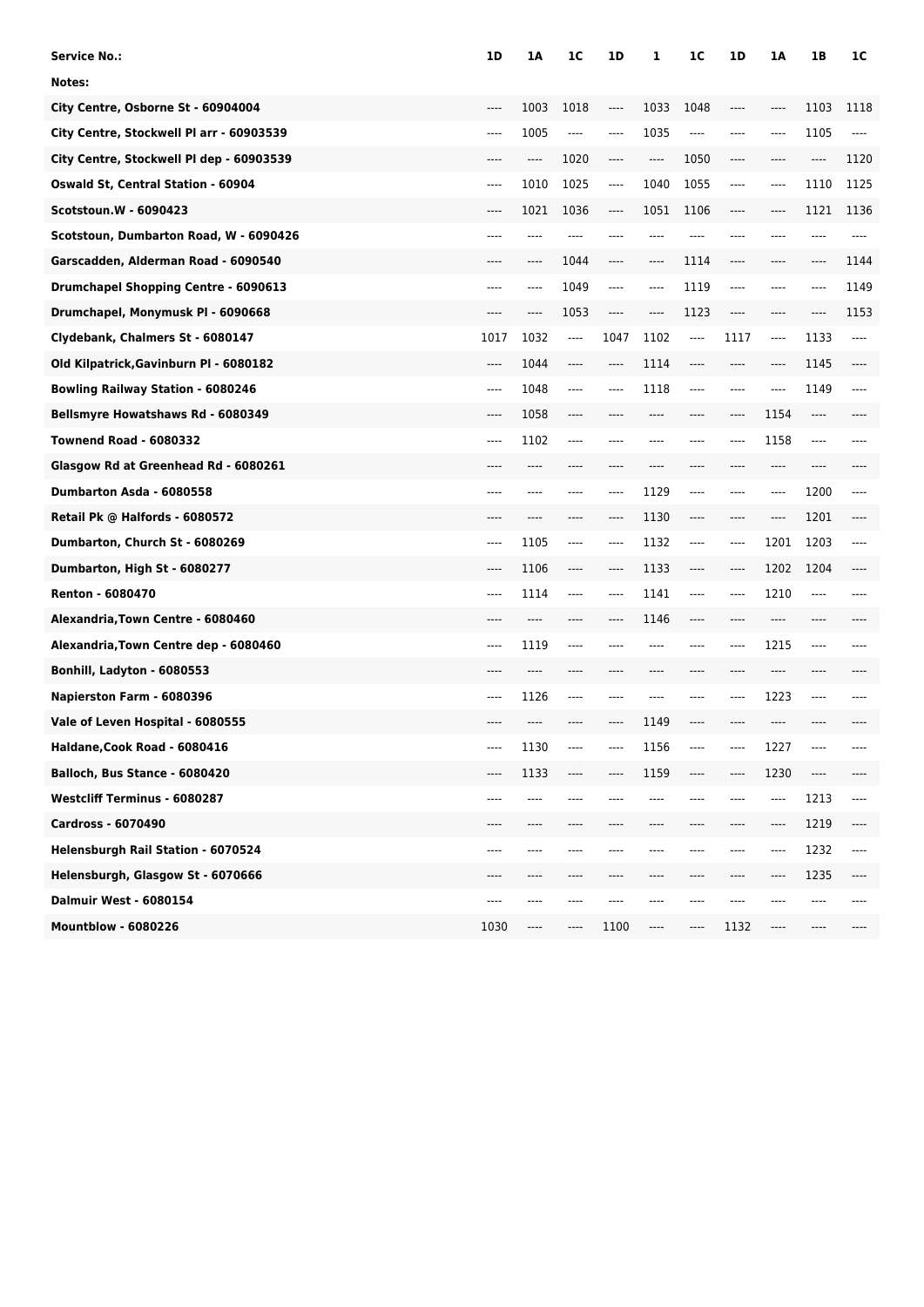| Service No.:                              | 1D      | 1    | 1D    | 1Α   | 1D   | 1B   | 1C      | 1D      | 1    | 1C    |
|-------------------------------------------|---------|------|-------|------|------|------|---------|---------|------|-------|
| Notes:                                    |         |      |       |      |      |      |         |         |      |       |
| City Centre, Osborne St - 60904004        | ----    | 1133 | ----  | 1148 | ---- | 1209 | 1219    | ----    | 1229 | 1239  |
| City Centre, Stockwell Pl arr - 60903539  | ----    | 1135 | ----  | 1150 | ---- | 1211 | ----    | $-----$ | 1231 | $---$ |
| City Centre, Stockwell PI dep - 60903539  | ----    | ---- | ----  | ---- | ---- | ---- | 1221    | ----    | ---- | 1241  |
| <b>Oswald St, Central Station - 60904</b> | ----    | 1140 | ----  | 1155 | ---- | 1217 | 1227    | ----    | 1237 | 1247  |
| Scotstoun.W - 6090423                     | ----    | 1151 | ----  | 1206 | ---- | 1228 | 1238    | ----    | 1248 | 1258  |
| Scotstoun, Dumbarton Road, W - 6090426    | ----    | ---- |       |      |      | ---- | ----    |         | ---- | ----  |
| Garscadden, Alderman Road - 6090540       |         | ---- |       | ---- | ---- | ---- | 1246    | $---$   | ---- | 1306  |
| Drumchapel Shopping Centre - 6090613      | ----    |      |       | ---- |      | ---- | 1251    | $-----$ | ---- | 1311  |
| Drumchapel, Monymusk PI - 6090668         |         |      |       |      |      | ---- | 1255    | $-----$ | ---- | 1315  |
| Clydebank, Chalmers St - 6080147          | 1147    | 1203 | 1210  | 1218 | 1230 | 1240 | ----    | 1250    | 1300 | ----  |
| Old Kilpatrick, Gavinburn Pl - 6080182    | ----    | 1215 | ----  | 1230 | ---- | 1252 | ----    | ----    | 1312 | ----  |
| <b>Bowling Railway Station - 6080246</b>  | ----    | 1219 | $---$ | 1234 | ---- | 1256 | ----    | ----    | 1316 | ----  |
| Bellsmyre Howatshaws Rd - 6080349         |         |      | ----  | 1244 |      |      |         |         |      |       |
| <b>Townend Road - 6080332</b>             | ----    | ---- | ----  | 1248 | ---- | ---- | ----    |         | ---- |       |
| Glasgow Rd at Greenhead Rd - 6080261      | ----    | ---- | ----  | ---- | ---- | ---- | ----    | ----    | ---- |       |
| Dumbarton Asda - 6080558                  | $-----$ | 1230 | ----  | ---- | ---- | 1307 | ----    | $-----$ | 1327 | ----  |
| Retail Pk @ Halfords - 6080572            |         | 1231 | ----  |      | ---- | 1308 | ----    | ----    | 1328 |       |
| Dumbarton, Church St - 6080269            | $-----$ | 1233 | ----  | 1251 | ---- | 1310 | $-----$ | $-----$ | 1330 | ----  |
| Dumbarton, High St - 6080277              | ----    | 1234 | ----  | 1252 | ---- | 1311 | ----    | ----    | 1331 | ----  |
| <b>Renton - 6080470</b>                   | ----    | 1242 | ----  | 1300 | ---- |      | ----    | ----    | 1339 | ----  |
| Alexandria, Town Centre - 6080460         | ----    | 1247 | ----  | ---- |      |      |         | ----    | 1344 |       |
| Alexandria, Town Centre dep - 6080460     | ----    | ---- | ----  | 1305 | ---- | ---- | ----    | $---$   | ---- |       |
| Bonhill, Ladyton - 6080553                | ----    | ---- | ----  | ---- | ---- | ---- | ----    | ----    | ---- |       |
| Napierston Farm - 6080396                 | ----    | ---- | ----  | 1313 | ---- |      | ----    |         |      |       |
| Vale of Leven Hospital - 6080555          | ----    | 1251 |       |      |      |      |         |         | 1348 |       |
| Haldane, Cook Road - 6080416              | ----    | 1259 | ----  | 1317 |      |      |         |         | 1356 | ----  |
| Balloch, Bus Stance - 6080420             | ----    | 1302 | ----  | 1320 | ---- | ---- | ----    | ----    | 1359 | ----  |
| <b>Westcliff Terminus - 6080287</b>       | ----    | ---- |       | ---- | ---- | 1320 | ----    | ----    | ---- | ----  |
| Cardross - 6070490                        | ----    | ---- |       | ---- | ---- | 1326 | ----    | ----    | ---- |       |
| Helensburgh Rail Station - 6070524        | ----    | ---- | ----  | ---- | ---- | 1339 | ----    | ----    | ---- |       |
| Helensburgh, Glasgow St - 6070666         | ----    | ---- | ----  | ---- | ---- | 1342 | ----    | ----    | ---- |       |
| Dalmuir West - 6080154                    | ----    | ---- | ----  | ---- |      |      | ---     |         | ---- | ----  |
| <b>Mountblow - 6080226</b>                | 1202    | ---- | 1225  | ---- | 1245 | ---- | ----    | 1305    | ---- |       |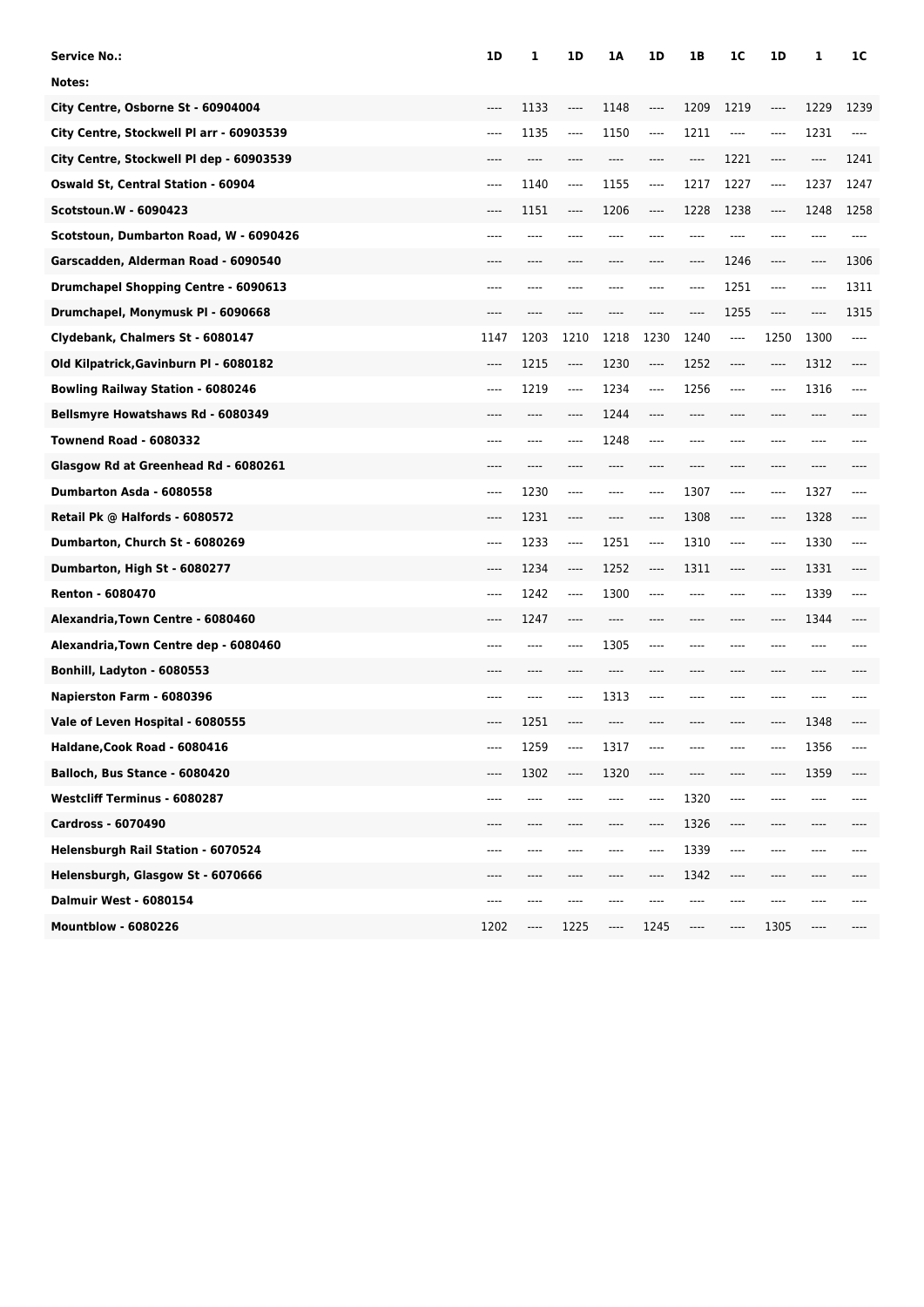| <b>Service No.:</b>                         | 1D    | 1Α   | 1 <sup>C</sup> | 1D   | 1B   | 1C      | 1D      | 1    | 1 <sup>C</sup>                | 1D   |
|---------------------------------------------|-------|------|----------------|------|------|---------|---------|------|-------------------------------|------|
| Notes:                                      |       |      |                |      |      |         |         |      |                               |      |
| City Centre, Osborne St - 60904004          | ----  | 1249 | 1259           | ---- | 1309 | 1319    | ----    | 1329 | 1339                          |      |
| City Centre, Stockwell Pl arr - 60903539    | ----  | 1251 | $---$          | ---- | 1311 | $-----$ | ----    | 1331 | $---$                         |      |
| City Centre, Stockwell Pl dep - 60903539    | ----  | ---- | 1301           | ---- | ---- | 1321    | ----    | ---- | 1341                          |      |
| <b>Oswald St, Central Station - 60904</b>   | $---$ | 1257 | 1307           | ---- | 1317 | 1327    | ----    | 1337 | 1347                          | ---- |
| Scotstoun.W - 6090423                       | ----  | 1308 | 1318           | ---- | 1328 | 1338    | ----    | 1348 | 1358                          |      |
| Scotstoun, Dumbarton Road, W - 6090426      | ----  | ---- | ----           |      |      | ----    | ----    | ---- | ----                          |      |
| Garscadden, Alderman Road - 6090540         | ----  | ---- | 1326           | ---- | ---- | 1346    | ----    | ---- | 1406                          |      |
| <b>Drumchapel Shopping Centre - 6090613</b> | ----  | ---- | 1331           | ---- | ---- | 1351    | $---$   | ---- | 1411                          | ---- |
| Drumchapel, Monymusk PI - 6090668           | ----  | ---- | 1335           | ---- | ---- | 1355    | $-----$ | ---- | 1415                          |      |
| Clydebank, Chalmers St - 6080147            | 1310  | 1320 | ----           | 1330 | 1340 | ----    | 1350    | 1400 | $\hspace{1.5cm} \textbf{---}$ | 1410 |
| Old Kilpatrick, Gavinburn Pl - 6080182      | $---$ | 1332 | $---$          | ---- | 1352 | $---$   | ----    | 1412 | $---$                         | ---- |
| <b>Bowling Railway Station - 6080246</b>    | $---$ | 1336 | $---$          | ---- | 1356 | $---$   | $---$   | 1416 | $-- -$                        |      |
| Bellsmyre Howatshaws Rd - 6080349           | ----  | 1346 | ----           |      |      |         |         | ---- |                               |      |
| <b>Townend Road - 6080332</b>               | $---$ | 1352 | $---$          | ---- |      | $---$   | ----    | ---- | ----                          |      |
| Glasgow Rd at Greenhead Rd - 6080261        | ----  | ---- | ----           | ---- | ---- | $---$   | ----    | ---- | ----                          |      |
| Dumbarton Asda - 6080558                    | ----  | ---- |                | ---- | 1407 | ----    | $---$   | 1427 | $---$                         |      |
| Retail Pk @ Halfords - 6080572              |       |      |                | ---- | 1408 | ----    | ----    | 1428 | ----                          |      |
| Dumbarton, Church St - 6080269              | ----  | 1355 | $---$          | ---- | 1410 | $---$   | ----    | 1430 | ----                          |      |
| Dumbarton, High St - 6080277                | ----  | 1356 | $---$          | ---- | 1411 | $---$   | ----    | 1431 | $\hspace{1.5cm} \textbf{---}$ |      |
| <b>Renton - 6080470</b>                     | ----  | 1404 | $---$          |      |      | $---$   | ----    | 1439 | $---$                         |      |
| Alexandria, Town Centre - 6080460           |       | ---- |                |      |      |         | ----    | 1444 | ----                          |      |
| Alexandria, Town Centre dep - 6080460       | $---$ | 1409 | $---$          | ---- |      | $---$   | ----    | ---- | ----                          |      |
| Bonhill, Ladyton - 6080553                  | ----  | ---- | ----           | ---- |      | $---$   | ----    | ---- | ----                          |      |
| Napierston Farm - 6080396                   | $---$ | 1417 | ----           |      |      |         | ----    | ---- |                               |      |
| Vale of Leven Hospital - 6080555            |       |      |                |      |      |         |         | 1448 |                               |      |
| Haldane, Cook Road - 6080416                |       | 1421 |                |      |      |         |         | 1456 |                               |      |
| Balloch, Bus Stance - 6080420               | ----  | 1424 | ----           | ---- |      |         | ----    | 1459 | ----                          |      |
| <b>Westcliff Terminus - 6080287</b>         | ----  | ---- |                | ---- | 1420 | ----    |         | ---- |                               |      |
| Cardross - 6070490                          |       |      |                | ---- | 1426 | $---$   | ----    |      |                               |      |
| Helensburgh Rail Station - 6070524          | ----  | ---- |                | ---- | 1439 | ----    | ----    | ---- | ----                          |      |
| Helensburgh, Glasgow St - 6070666           | ----  | ---- | ----           | ---- | 1442 | $---$   | ----    | ---- | ----                          |      |
| <b>Dalmuir West - 6080154</b>               | ----  | ---- |                |      |      |         |         |      |                               |      |
| <b>Mountblow - 6080226</b>                  | 1325  | ---- | ----           | 1345 | ---- | ----    | 1405    | ---- |                               | 1425 |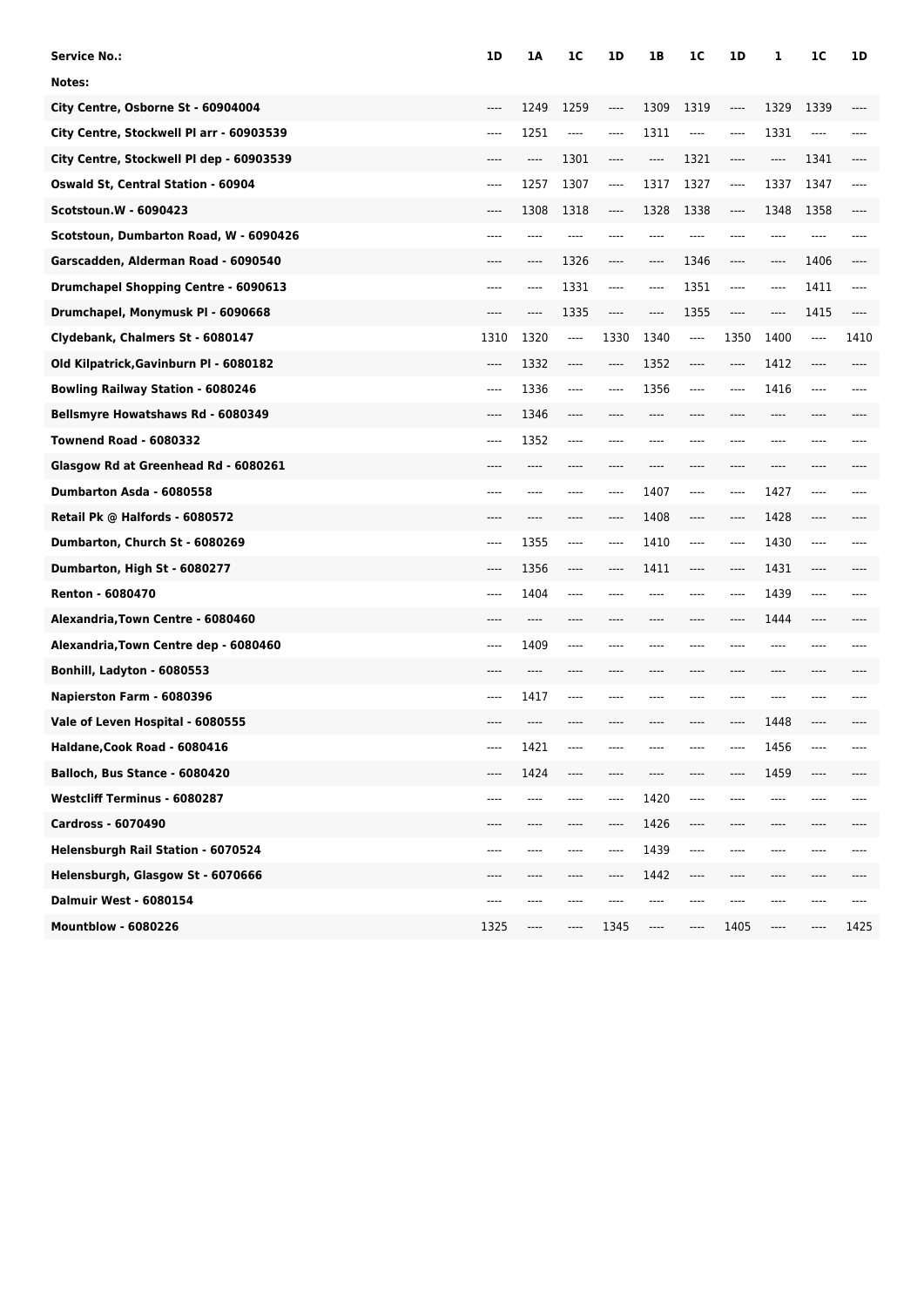| Service No.:                              | 1A    | 1C   | 1D      | 1B    | 1C    | 1D      | 1        | 1C       | 1D    | 1A   |
|-------------------------------------------|-------|------|---------|-------|-------|---------|----------|----------|-------|------|
| Notes:                                    |       |      |         |       |       |         |          |          |       |      |
| City Centre, Osborne St - 60904004        | 1349  | 1359 | $---$   | 1409  | 1419  | $---$   | 1429     | 1439     | $---$ | 1449 |
| City Centre, Stockwell Pl arr - 60903539  | 1351  | ---- | $---$   | 1411  | ----  | $---$   | 1431     | ----     | $---$ | 1451 |
| City Centre, Stockwell Pl dep - 60903539  | $---$ | 1401 | $-----$ | $---$ | 1421  | $-----$ | $\cdots$ | 1441     | $---$ | ---- |
| <b>Oswald St, Central Station - 60904</b> | 1357  | 1407 | $---$   | 1417  | 1427  | $-----$ | 1437     | 1447     | $---$ | 1457 |
| Scotstoun.W - 6090423                     | 1408  | 1418 | $---$   | 1428  | 1438  | $---$   | 1448     | 1458     | $---$ | 1508 |
| Scotstoun, Dumbarton Road, W - 6090426    | ----  | ---- | $---$   | ----  | ----  | $---$   | ----     | ----     | $---$ | ---- |
| Garscadden, Alderman Road - 6090540       | $---$ | 1426 | ----    | ----  | 1446  | $---$   | ----     | 1506     | $---$ |      |
| Drumchapel Shopping Centre - 6090613      | $---$ | 1431 | $---$   | ----  | 1451  | $---$   | $-----$  | 1511     | $---$ | ---- |
| Drumchapel, Monymusk PI - 6090668         | $---$ | 1435 | $---$   | $---$ | 1455  | $---$   | $---$    | 1515     | $---$ |      |
| Clydebank, Chalmers St - 6080147          | 1420  | ---- | 1430    | 1440  | $---$ | 1450    | 1500     | $---$    | 1510  | 1520 |
| Old Kilpatrick, Gavinburn Pl - 6080182    | 1432  | ---- | $---$   | 1452  | ----  | $-----$ | 1512     | ----     | $---$ | 1532 |
| <b>Bowling Railway Station - 6080246</b>  | 1436  | ---- | $---$   | 1456  | ----  | $---$   | 1516     | $---$    | $---$ | 1536 |
| Bellsmyre Howatshaws Rd - 6080349         | 1446  | ---- |         | ----  |       | $---$   | $---$    | ----     | $---$ | 1546 |
| <b>Townend Road - 6080332</b>             | 1452  | ---- | $---$   | ----  | ----  | $---$   | $---$    | ----     | $---$ | 1552 |
| Glasgow Rd at Greenhead Rd - 6080261      | $---$ | ---- | $---$   | ----  | ----  | $---$   | $---$    | ----     | $---$ | ---- |
| Dumbarton Asda - 6080558                  | $---$ | ---- | $---$   | 1507  | ----  | $---$   | 1527     | $---$    | $---$ | ---- |
| Retail Pk @ Halfords - 6080572            | ----  | ---- | $---$   | 1508  | ----  | $---$   | 1528     | $---$    | $---$ |      |
| Dumbarton, Church St - 6080269            | 1455  | ---- | $---$   | 1510  | ----  | $---$   | 1530     | $-----$  | ----  | 1555 |
| Dumbarton, High St - 6080277              | 1456  | ---- | $---$   | 1511  | ----  | $---$   | 1531     | $---$    | $---$ | 1556 |
| <b>Renton - 6080470</b>                   | 1504  | ---- | ----    | ----  | ----  | $---$   | 1539     | $---$    | $---$ | 1604 |
| Alexandria, Town Centre - 6080460         | $---$ | ---- |         |       |       | $---$   | 1544     | ----     | $---$ |      |
| Alexandria, Town Centre dep - 6080460     | 1509  | ---- | $---$   | ----  | ----  | $---$   | $---$    | $---$    | $---$ | 1609 |
| Bonhill, Ladyton - 6080553                | $---$ | ---- | ----    | ----  | ----  | $---$   | $---$    | ----     | $---$ | ---- |
| Napierston Farm - 6080396                 | 1517  | ---- | ----    | ----  | ----  | $---$   | ----     | $-- - -$ | $---$ | 1617 |
| Vale of Leven Hospital - 6080555          | ----  |      |         |       |       | $---$   | 1548     | ----     |       |      |
| Haldane, Cook Road - 6080416              | 1521  | ---- |         |       |       |         | 1556     | ----     |       | 1621 |
| Balloch, Bus Stance - 6080420             | 1524  | ---- | $---$   | ----  |       | ----    | 1559     | ----     | $---$ | 1624 |
| <b>Westcliff Terminus - 6080287</b>       | $---$ | ---- | $---$   | 1520  | ----  | ----    | ----     | $-- - -$ |       | ---- |
| Cardross - 6070490                        | $---$ | ---- | $---$   | 1526  | ----  | $---$   | ----     | ----     | $---$ |      |
| Helensburgh Rail Station - 6070524        | $---$ | ---- | $---$   | 1539  | ----  | ----    | ----     | ----     | $---$ |      |
| Helensburgh, Glasgow St - 6070666         | $---$ | ---- |         | 1542  | ----  | $---$   | $---$    | ----     | $---$ |      |
| <b>Dalmuir West - 6080154</b>             | ----  | ---- | ----    | ----  | ----  | ----    | ----     | ----     | $---$ |      |
| <b>Mountblow - 6080226</b>                | ----  | ---- | 1445    | ----  | ----  | 1505    | ----     | ----     | 1525  |      |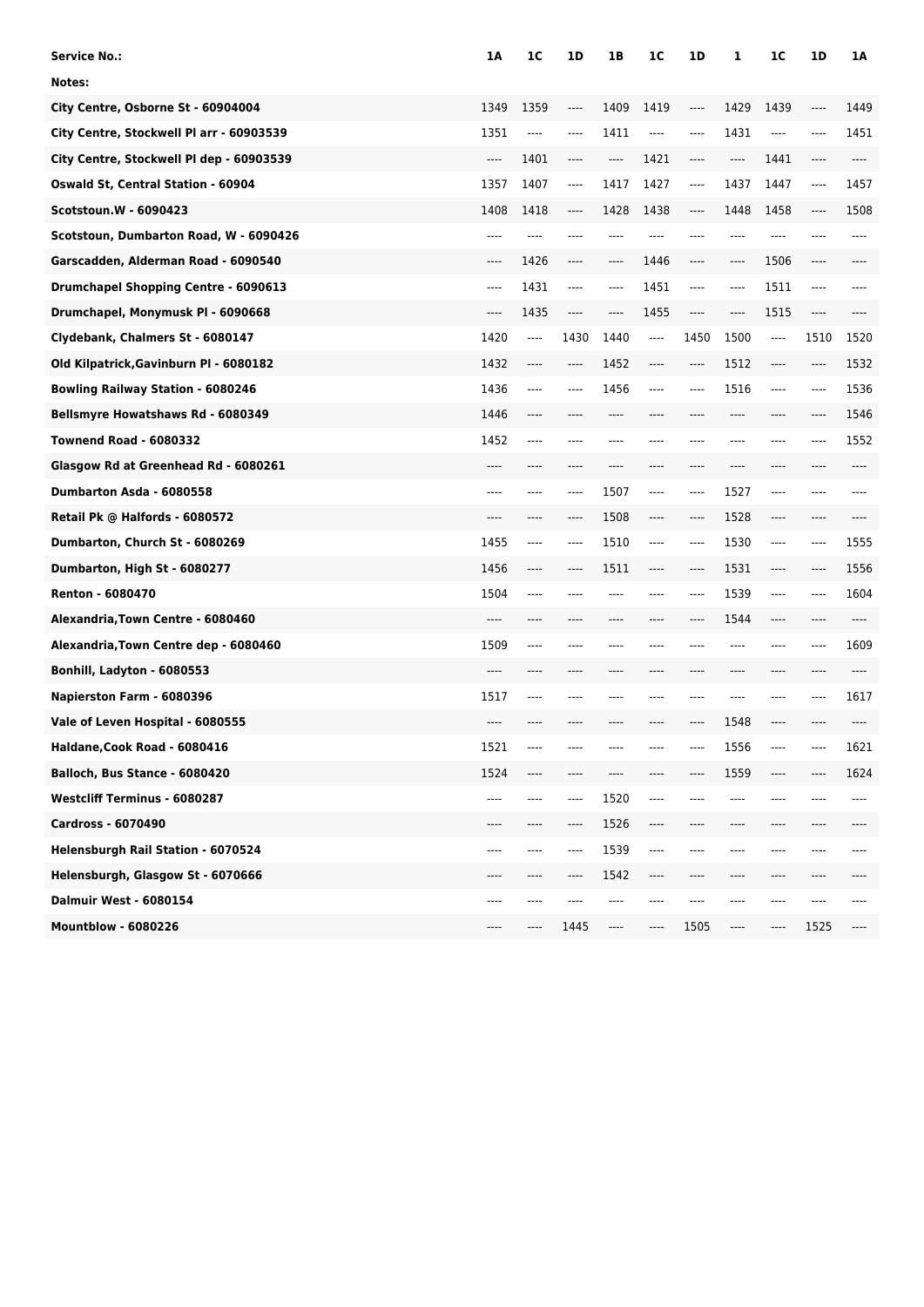| Service No.:                              | 1C                            | 1D   | 1B                                           | 1C                            | 1D      | 1       | 1 <sup>C</sup> | 1D   | 1A    | 1C       |
|-------------------------------------------|-------------------------------|------|----------------------------------------------|-------------------------------|---------|---------|----------------|------|-------|----------|
| Notes:                                    |                               |      |                                              |                               |         |         |                |      |       |          |
| City Centre, Osborne St - 60904004        | 1459                          | ---- | 1509                                         | 1519                          | ----    | 1529    | 1539           | ---- | 1549  | 1559     |
| City Centre, Stockwell Pl arr - 60903539  | $---$                         | ---- | 1511                                         | ----                          | ----    | 1531    | $---$          | ---- | 1551  | $\cdots$ |
| City Centre, Stockwell PI dep - 60903539  | 1501                          | ---- | $-----$                                      | 1521                          | ----    | $---$   | 1541           | ---- | ----  | 1601     |
| <b>Oswald St, Central Station - 60904</b> | 1507                          | ---- | 1517                                         | 1527                          | $-----$ | 1537    | 1547           | ---- | 1557  | 1607     |
| <b>Scotstoun.W - 6090423</b>              | 1518                          | ---- | 1528                                         | 1538                          | ----    | 1548    | 1558           | ---- | 1608  | 1618     |
| Scotstoun, Dumbarton Road, W - 6090426    | $---$                         | ---- |                                              |                               |         | ----    | ----           | ---- | ----  | ----     |
| Garscadden, Alderman Road - 6090540       | 1526                          | ---- | $\hspace{1.5cm} \textbf{---} \hspace{1.5cm}$ | 1546                          | ----    | $-----$ | 1606           | ---- | ----  | 1626     |
| Drumchapel Shopping Centre - 6090613      | 1531                          | ---- | ----                                         | 1551                          | ----    | $---$   | 1611           | ---- | ----  | 1631     |
| Drumchapel, Monymusk PI - 6090668         | 1535                          | ---- | ----                                         | 1555                          | ----    | $-----$ | 1615           | ---- |       | 1635     |
| Clydebank, Chalmers St - 6080147          | $\hspace{1.5cm} \textbf{---}$ | 1530 | 1540                                         | $\hspace{1.5cm} \textbf{---}$ | 1550    | 1600    | ----           | 1610 | 1620  | ----     |
| Old Kilpatrick, Gavinburn Pl - 6080182    | ----                          | ---- | 1552                                         | ----                          | ----    | 1612    | ----           | ---- | 1632  | ----     |
| <b>Bowling Railway Station - 6080246</b>  | ----                          | ---- | 1556                                         | ----                          | ----    | 1616    | $---$          | ---- | 1636  | ----     |
| Bellsmyre Howatshaws Rd - 6080349         |                               |      |                                              |                               |         |         |                |      | 1646  |          |
| <b>Townend Road - 6080332</b>             | $---$                         | ---- |                                              |                               |         | ----    | ----           | ---- | 1652  | ----     |
| Glasgow Rd at Greenhead Rd - 6080261      | ----                          | ---- | ----                                         | ----                          | ----    | ----    | ----           | ---- | ----  |          |
| Dumbarton Asda - 6080558                  | $---$                         | ---- | 1607                                         | ----                          | ----    | 1627    | ----           |      |       |          |
| Retail Pk @ Halfords - 6080572            |                               | ---- | 1608                                         | ----                          | ----    | 1628    | ----           | ---- |       |          |
| Dumbarton, Church St - 6080269            | ----                          | ---- | 1610                                         | ----                          | ----    | 1630    | $---$          | ---- | 1655  |          |
| Dumbarton, High St - 6080277              | ----                          | ---- | 1611                                         | ----                          | ----    | 1631    | ----           | ---- | 1656  |          |
| <b>Renton - 6080470</b>                   | ----                          |      |                                              | ----                          | ----    | 1639    | ----           | ---- | 1704  | ----     |
| Alexandria, Town Centre - 6080460         |                               |      |                                              |                               |         | 1644    | ----           |      | ----  |          |
| Alexandria, Town Centre dep - 6080460     | $---$                         |      |                                              |                               |         | ----    | ----           | ---- | 1709  | ----     |
| Bonhill, Ladyton - 6080553                | ----                          | ---- | ----                                         | ----                          |         | ----    | ----           | ---- | ----  |          |
| Napierston Farm - 6080396                 | $---$                         | ---- |                                              |                               |         |         | ----           | ---- | 1717  |          |
| Vale of Leven Hospital - 6080555          |                               |      |                                              |                               |         | 1648    | ----           |      |       |          |
| Haldane, Cook Road - 6080416              |                               |      |                                              |                               |         | 1656    |                |      | 1721  | ----     |
| Balloch, Bus Stance - 6080420             | ----                          | ---- | ----                                         | ----                          |         | 1659    | ----           | ---- | 1724  | ----     |
| <b>Westcliff Terminus - 6080287</b>       | ----                          | ---- | 1620                                         | ----                          |         | ----    | ----           |      | ----  | ----     |
| Cardross - 6070490                        | ----                          | ---- | 1626                                         | ----                          |         |         |                |      |       |          |
| Helensburgh Rail Station - 6070524        | ----                          | ---- | 1639                                         | ----                          |         |         | ----           | ---- | ----  |          |
| Helensburgh, Glasgow St - 6070666         | ----                          | ---- | 1642                                         | ----                          | ----    | ----    | ----           | ---- | ----  |          |
| <b>Dalmuir West - 6080154</b>             | ----                          | ---- | ----                                         | ----                          |         |         | ----           |      |       |          |
| <b>Mountblow - 6080226</b>                | ----                          | 1545 | $\hspace{1.5cm} \textbf{---}$                | ----                          | 1605    | $---$   | ----           | 1625 | $---$ |          |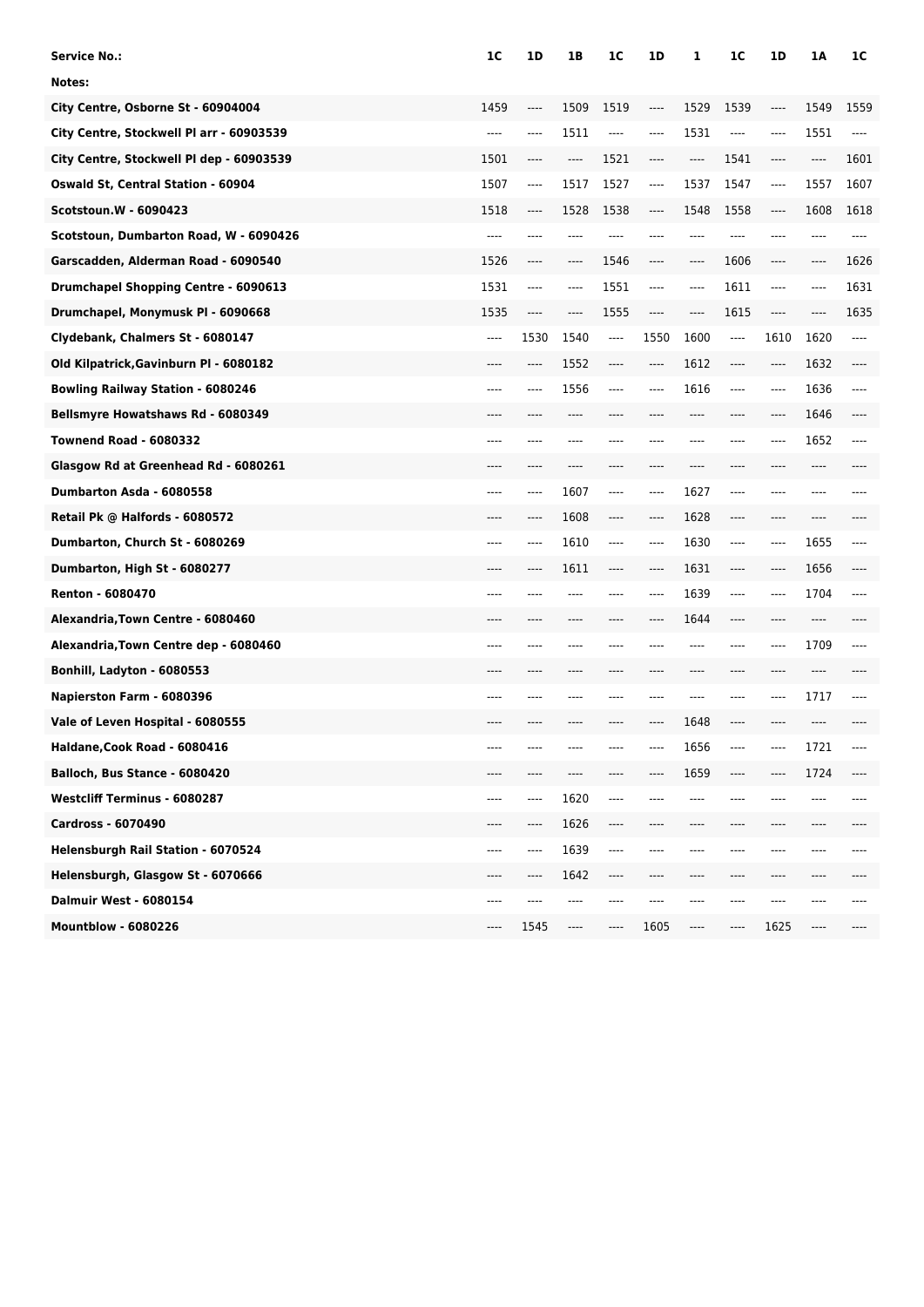| <b>Service No.:</b>                      | 1D                                                   | 1B    | 1C                            | 1D       | 1       | 1 <sup>C</sup> | 1D                            | 1Α                            | 1C    | 1D    |
|------------------------------------------|------------------------------------------------------|-------|-------------------------------|----------|---------|----------------|-------------------------------|-------------------------------|-------|-------|
| Notes:                                   |                                                      |       |                               |          |         |                |                               |                               |       |       |
| City Centre, Osborne St - 60904004       | $---$                                                | 1609  | 1619                          | ----     | 1629    | 1639           | ----                          | 1649                          | 1659  |       |
| City Centre, Stockwell Pl arr - 60903539 | $---$                                                | 1611  | $---$                         | $---$    | 1631    | $---$          | $---$                         | 1651                          | $---$ |       |
| City Centre, Stockwell PI dep - 60903539 | $---$                                                | ----  | 1621                          | ----     | $-----$ | 1641           | $-----$                       | ----                          | 1701  | ----  |
| Oswald St, Central Station - 60904       | ----                                                 | 1617  | 1627                          | ----     | 1637    | 1647           | ----                          | 1657                          | 1707  | ----  |
| <b>Scotstoun.W - 6090423</b>             | $---$                                                | 1628  | 1638                          | $---$    | 1648    | 1658           | $\cdots$                      | 1708                          | 1718  |       |
| Scotstoun, Dumbarton Road, W - 6090426   | $---$                                                | ----  | ----                          | $---$    | ----    | ----           | ----                          | ----                          | ----  |       |
| Garscadden, Alderman Road - 6090540      | $---$                                                | ----  | 1646                          | ----     | ----    | 1706           | $\hspace{1.5cm} \textbf{---}$ | ----                          | 1726  | ----  |
| Drumchapel Shopping Centre - 6090613     | $---$                                                | ----  | 1651                          | $\cdots$ | ----    | 1711           | $---$                         | ----                          | 1731  | ----  |
| Drumchapel, Monymusk PI - 6090668        | $---$                                                | ----  | 1655                          | $---$    | $---$   | 1715           | $---$                         | ----                          | 1735  | ----  |
| Clydebank, Chalmers St - 6080147         | 1630                                                 | 1640  | ----                          | 1650     | 1700    | ----           | 1710                          | 1720                          | ----  | 1730  |
| Old Kilpatrick, Gavinburn Pl - 6080182   | $---$                                                | 1652  | $---$                         | ----     | 1712    | $---$          | $---$                         | 1732                          | ----  | $---$ |
| <b>Bowling Railway Station - 6080246</b> | $---$                                                | 1656  | $---$                         | $---$    | 1716    | $---$          | $---$                         | 1736                          | $---$ | ----  |
| Bellsmyre Howatshaws Rd - 6080349        | ----                                                 | $---$ | ----                          |          |         | ----           | ----                          | 1746                          | ----  |       |
| <b>Townend Road - 6080332</b>            | $---$                                                | ----  | $---$                         | $---$    | ----    | $---$          | ----                          | 1752                          | $---$ |       |
| Glasgow Rd at Greenhead Rd - 6080261     | $---$                                                | ----  | ----                          | ----     | ----    | ----           | ----                          | ----                          | ----  |       |
| Dumbarton Asda - 6080558                 | $---$                                                | 1707  | $---$                         | $---$    | 1727    | $---$          | ----                          | ----                          | ----  |       |
| Retail Pk @ Halfords - 6080572           | $---$                                                | 1708  | $---$                         | $---$    | 1728    | $---$          | ----                          | ----                          | ----  |       |
| Dumbarton, Church St - 6080269           | $---$                                                | 1710  | $---$                         | $-----$  | 1730    | $---$          | $---$                         | 1755                          | $---$ |       |
| Dumbarton, High St - 6080277             | $---$                                                | 1711  | $---$                         | $---$    | 1731    | $---$          | $---$                         | 1756                          | $---$ |       |
| <b>Renton - 6080470</b>                  | $---$                                                | ----  | ----                          | $---$    | 1739    | $---$          | $---$                         | 1804                          | $---$ |       |
| Alexandria, Town Centre - 6080460        | ----                                                 | ----  | ----                          | $---$    | 1744    | $---$          | ----                          | ----                          | ----  |       |
| Alexandria, Town Centre dep - 6080460    | $---$                                                | ----  | ----                          | ----     | ----    | $---$          | $---$                         | 1809                          | $---$ |       |
| Bonhill, Ladyton - 6080553               | $---$                                                | ----  | ----                          | $---$    | ----    | $---$          | ----                          | ----                          | ----  |       |
| Napierston Farm - 6080396                | $---$                                                | ----  | ----                          | $---$    |         | ----           | ----                          | 1817                          | $---$ |       |
| Vale of Leven Hospital - 6080555         | $---$                                                |       |                               | ----     | 1748    | $---$          | ----                          |                               |       |       |
| Haldane, Cook Road - 6080416             | $---$                                                |       |                               |          | 1756    | $---$          | ----                          | 1821                          | ----  | ----  |
| Balloch, Bus Stance - 6080420            | $---$                                                | ----  | ----                          | ----     | 1759    | $-----$        | ----                          | 1824                          | $---$ | ----  |
| <b>Westcliff Terminus - 6080287</b>      | $\hspace{1.5cm} \textbf{---}$                        | 1720  | $\hspace{1.5cm} \textbf{---}$ | ----     | ----    | ----           | ----                          | ----                          | ----  | ----  |
| Cardross - 6070490                       | $\hspace{0.05cm}\rule{0.7pt}{0.1ex}\hspace{0.025cm}$ | 1726  | $---$                         | ----     |         | ----           | ----                          | ----                          | ----  |       |
| Helensburgh Rail Station - 6070524       | $-----$                                              | 1739  | $---$                         | ----     |         | ----           | ----                          | ----                          | ----  |       |
| Helensburgh, Glasgow St - 6070666        | $\hspace{1.5cm} \textbf{---}$                        | 1742  | $\hspace{1.5cm} \textbf{---}$ | ----     | ----    | $---$          | ----                          | ----                          | ----  |       |
| <b>Dalmuir West - 6080154</b>            | $---$                                                | ----  | ----                          | ----     | ----    | ----           | ----                          | ----                          | ----  | ----  |
| <b>Mountblow - 6080226</b>               | 1645                                                 | ----  | $-----$                       | 1705     | ----    | $-----$        | 1725                          | $\hspace{1.5cm} \textbf{---}$ | ----  | 1745  |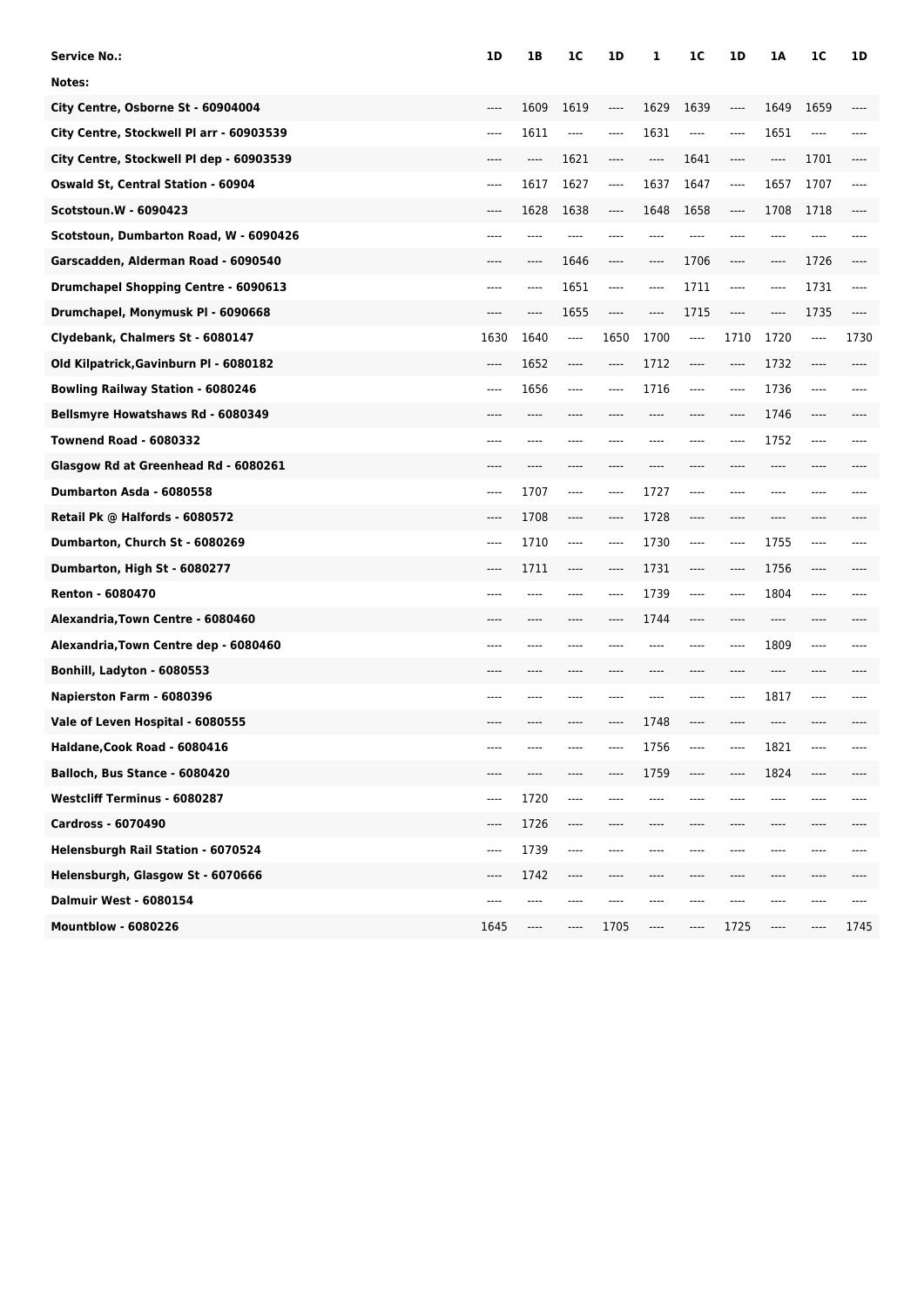| Service No.:                                | 1B                    | 1C   | 1D    | 1       | 1C                            | 1D      | 1    | 1Α      | 1B    | 1C                    |
|---------------------------------------------|-----------------------|------|-------|---------|-------------------------------|---------|------|---------|-------|-----------------------|
| Notes:                                      |                       |      |       |         |                               |         |      |         |       |                       |
| City Centre, Osborne St - 60904004          | 1709                  | 1719 | ----  | 1729    | 1739                          | ----    | 1749 | 1759    | 1809  | 1819                  |
| City Centre, Stockwell Pl arr - 60903539    | 1711                  | ---- | $---$ | 1731    | ----                          | $-----$ | 1751 | 1801    | 1811  | ----                  |
| City Centre, Stockwell PI dep - 60903539    | $\qquad \qquad - - -$ | 1721 | $---$ | $-----$ | 1741                          | $---$   | ---- | ----    | ----  | 1821                  |
| <b>Oswald St, Central Station - 60904</b>   | 1717                  | 1727 | $---$ | 1737    | 1747                          | $-----$ | 1757 | 1807    | 1815  | 1825                  |
| <b>Scotstoun.W - 6090423</b>                | 1728                  | 1738 | ----  | 1748    | 1758                          | $---$   | 1808 | 1818    | 1826  | 1835                  |
| Scotstoun, Dumbarton Road, W - 6090426      | $---$                 | ---- |       |         |                               | ----    |      |         |       | ----                  |
| Garscadden, Alderman Road - 6090540         | $---$                 | 1746 | $---$ | ----    | 1806                          | $-----$ | ---- | ----    | ----  | 1842                  |
| <b>Drumchapel Shopping Centre - 6090613</b> | $---$                 | 1751 | $---$ | ----    | 1811                          | ----    | ---- | ----    |       | 1848                  |
| Drumchapel, Monymusk PI - 6090668           | $-----$               | 1755 | $---$ | ----    | 1815                          | $---$   | ---- | ----    |       | 1852                  |
| Clydebank, Chalmers St - 6080147            | 1740                  | ---- | 1750  | 1800    | $\hspace{1.5cm} \textbf{---}$ | 1812    | 1820 | 1830    | 1838  | ----                  |
| Old Kilpatrick, Gavinburn Pl - 6080182      | 1752                  | ---- | ----  | 1812    | ----                          | ----    | 1832 | 1842    | 1850  | ----                  |
| <b>Bowling Railway Station - 6080246</b>    | 1756                  | ---- | ----  | 1816    | ----                          | $---$   | 1836 | 1846    | 1854  | ----                  |
| Bellsmyre Howatshaws Rd - 6080349           |                       |      |       |         |                               |         | ---- | 1856    | ----  |                       |
| <b>Townend Road - 6080332</b>               | $---$                 | ---- |       |         |                               | ----    | ---- | 1900    | $---$ |                       |
| Glasgow Rd at Greenhead Rd - 6080261        | $---$                 | ---- | ----  | ----    |                               | ----    | ---- | ----    | ----  |                       |
| Dumbarton Asda - 6080558                    | 1807                  | ---- | ----  | 1827    | ----                          | ----    | 1847 | ----    | 1905  | ----                  |
| Retail Pk @ Halfords - 6080572              | 1808                  | ---- | ----  | 1828    | ----                          | ----    | 1848 | $-----$ | 1906  |                       |
| Dumbarton, Church St - 6080269              | 1810                  | ---- | ----  | 1830    | ----                          | $---$   | 1850 | 1903    | 1908  |                       |
| Dumbarton, High St - 6080277                | 1811                  | ---- | ----  | 1831    | ----                          | ----    | 1851 | 1904    | 1909  |                       |
| <b>Renton - 6080470</b>                     | $---$                 | ---- | ----  | 1839    | ----                          |         | ---- | 1912    | ----  |                       |
| Alexandria, Town Centre - 6080460           |                       |      |       | 1844    |                               |         |      |         |       |                       |
| Alexandria, Town Centre dep - 6080460       | ----                  | ---- |       |         |                               |         | ---- | 1917    | ----  |                       |
| Bonhill, Ladyton - 6080553                  | ----                  | ---- |       | ----    |                               | ----    | ---- | ----    | ----  |                       |
| Napierston Farm - 6080396                   | $---$                 | ---- |       |         |                               |         | ---- | 1924    | ----  |                       |
| Vale of Leven Hospital - 6080555            |                       |      |       | 1848    |                               |         |      |         |       |                       |
| Haldane, Cook Road - 6080416                |                       |      |       | 1856    |                               |         |      | 1928    |       |                       |
| Balloch, Bus Stance - 6080420               | ----                  | ---- |       | 1859    |                               |         | ---- | 1931    | ----  | ----                  |
| <b>Westcliff Terminus - 6080287</b>         | 1820                  | ---- |       | ----    |                               |         |      | ----    | 1918  | ----                  |
| Cardross - 6070490                          | 1826                  | ---- |       |         |                               |         |      |         | 1924  | ----                  |
| Helensburgh Rail Station - 6070524          | 1839                  | ---- | ----  | ----    |                               |         | ---- | ----    | 1937  | $\qquad \qquad - - -$ |
| Helensburgh, Glasgow St - 6070666           | 1842                  | ---- | ----  | ----    | ----                          | ----    | ---- | ----    | 1940  | ----                  |
| <b>Dalmuir West - 6080154</b>               | ----                  | ---- | ----  |         |                               |         |      | ----    | ----  |                       |
| <b>Mountblow - 6080226</b>                  |                       | ---- | 1805  | ----    | ----                          | 1827    | ---- |         |       |                       |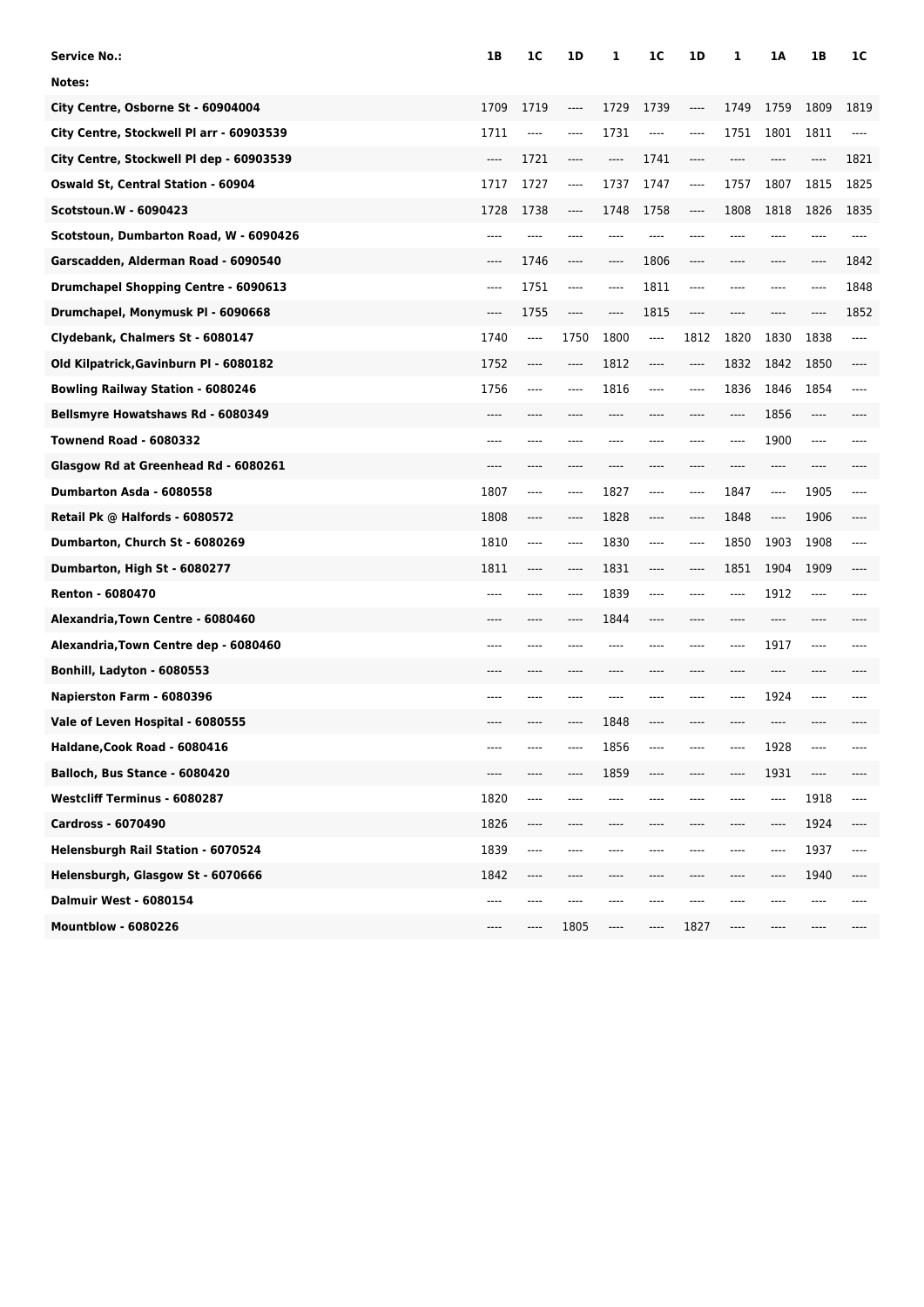| <b>Service No.:</b>                       | <b>1D</b> | 1     | 1A    | 1C    | 1D                            | 1Α   | 1C                            | 1D                                                   | 1    | 1C      |
|-------------------------------------------|-----------|-------|-------|-------|-------------------------------|------|-------------------------------|------------------------------------------------------|------|---------|
| Notes:                                    |           |       |       |       |                               |      |                               |                                                      |      |         |
| City Centre, Osborne St - 60904004        | $---$     | 1829  | 1843  | 1851  | $---$                         | 1906 | 1921                          | ----                                                 | 1936 | 1951    |
| City Centre, Stockwell PI arr - 60903539  | $---$     | 1831  | 1845  | ----  | $-----$                       | 1908 | ----                          | ----                                                 | 1938 | $-----$ |
| City Centre, Stockwell Pl dep - 60903539  | ----      | ----  | ----  | 1853  | ----                          | ---- | 1923                          | ----                                                 | ---- | 1953    |
| <b>Oswald St, Central Station - 60904</b> | $---$     | 1835  | 1849  | 1857  | $\hspace{1.5cm} \textbf{---}$ | 1912 | 1927                          | $\hspace{1.5cm} \textbf{---}$                        | 1942 | 1957    |
| <b>Scotstoun.W - 6090423</b>              | ----      | 1845  | 1859  | 1907  | $\hspace{1.5cm} \textbf{---}$ | 1922 | 1937                          | $\hspace{1.5cm} \textbf{---}$                        | 1952 | 2007    |
| Scotstoun, Dumbarton Road, W - 6090426    | ----      |       |       |       |                               |      | ----                          | $---$                                                | ---- | ----    |
| Garscadden, Alderman Road - 6090540       | ----      | ----  | ----  | 1914  | ----                          | ---- | 1944                          | $---$                                                | ---- | 2014    |
| Drumchapel Shopping Centre - 6090613      | $---$     |       | ----  | 1920  | ----                          | ---- | 1950                          | $---$                                                | ---- | 2020    |
| Drumchapel, Monymusk PI - 6090668         |           |       | ----  | 1924  | $---$                         | ---- | 1954                          | $\hspace{0.05cm}\rule{0.7pt}{0.1ex}\hspace{0.025cm}$ | ---- | 2024    |
| Clydebank, Chalmers St - 6080147          | 1842      | 1855  | 1909  | $---$ | 1912                          | 1932 | $\hspace{1.5cm} \textbf{---}$ | 1942                                                 | 2002 | ----    |
| Old Kilpatrick, Gavinburn Pl - 6080182    | ----      | 1909  | 1923  | ----  | $---$                         | 1946 | ----                          | $\hspace{0.05cm}\rule{0.7pt}{0.1ex}\hspace{0.025cm}$ | 2016 | ----    |
| <b>Bowling Railway Station - 6080246</b>  | $---$     | 1913  | 1927  | ----  | $---$                         | 1950 | ----                          | ----                                                 | 2020 | ----    |
| Bellsmyre Howatshaws Rd - 6080349         |           | ----  | 1937  | ----  | ----                          | 2000 | ----                          |                                                      | ---- |         |
| <b>Townend Road - 6080332</b>             | $---$     | $---$ | 1941  | ----  | $---$                         | 2005 | ----                          | $---$                                                | ---- |         |
| Glasgow Rd at Greenhead Rd - 6080261      | ----      | $---$ | ----  | ----  |                               | ---- | ----                          | $---$                                                | ---- |         |
| Dumbarton Asda - 6080558                  | $---$     | 1924  | $---$ | ----  |                               |      | ----                          | ----                                                 | 2031 | ----    |
| Retail Pk @ Halfords - 6080572            | $---$     | 1925  | ----  | ----  |                               |      | ----                          | ----                                                 | 2032 |         |
| Dumbarton, Church St - 6080269            | $---$     | 1927  | 1944  | ----  | $---$                         | 2007 | ----                          | $---$                                                | 2034 | ----    |
| Dumbarton, High St - 6080277              | $---$     | 1928  | 1945  | ----  | $\hspace{1.5cm} \textbf{---}$ | 2008 | ----                          | $\hspace{1.5cm} \textbf{---}$                        | 2035 | ----    |
| <b>Renton - 6080470</b>                   | $---$     | 1936  | ----  | ----  | ----                          | 2016 | ----                          | ----                                                 | 2043 | ----    |
| Alexandria, Town Centre - 6080460         | ----      | 1941  | ----  |       |                               |      |                               | ----                                                 | 2048 |         |
| Alexandria, Town Centre dep - 6080460     | ----      | ----  | ----  | ----  | $---$                         | 2021 | $---$                         | $---$                                                | ---- |         |
| Bonhill, Ladyton - 6080553                | ----      | ----  | ----  | ----  |                               | ---- | ----                          | $---$                                                | ---- |         |
| Napierston Farm - 6080396                 | ----      |       |       |       |                               | 2028 | ----                          | $---$                                                |      |         |
| Vale of Leven Hospital - 6080555          | ----      | 1944  | ----  |       |                               |      |                               |                                                      | 2051 |         |
| Haldane, Cook Road - 6080416              | ----      | 1951  |       |       |                               | 2032 | ----                          |                                                      | 2058 | ----    |
| Balloch, Bus Stance - 6080420             | ----      | 1954  | ----  | ----  |                               | 2035 | ----                          | ----                                                 | 2101 | ----    |
| <b>Westcliff Terminus - 6080287</b>       | ----      | ----  |       |       |                               |      | ----                          |                                                      | ---- | ----    |
| <b>Cardross - 6070490</b>                 | ----      |       |       |       |                               |      |                               |                                                      |      |         |
| Helensburgh Rail Station - 6070524        | ----      | ----  | ----  | ----  |                               |      | ---                           |                                                      | ---- | ----    |
| Helensburgh, Glasgow St - 6070666         | ----      | ----  | ----  | ----  | ----                          | ---- | ----                          | ----                                                 | ---- |         |
| <b>Dalmuir West - 6080154</b>             | ----      | ----  |       |       |                               |      | ---                           |                                                      |      |         |
| <b>Mountblow - 6080226</b>                | 1855      | ----  | ----  |       | 1925                          | ---- | ----                          | 1955                                                 | ---- |         |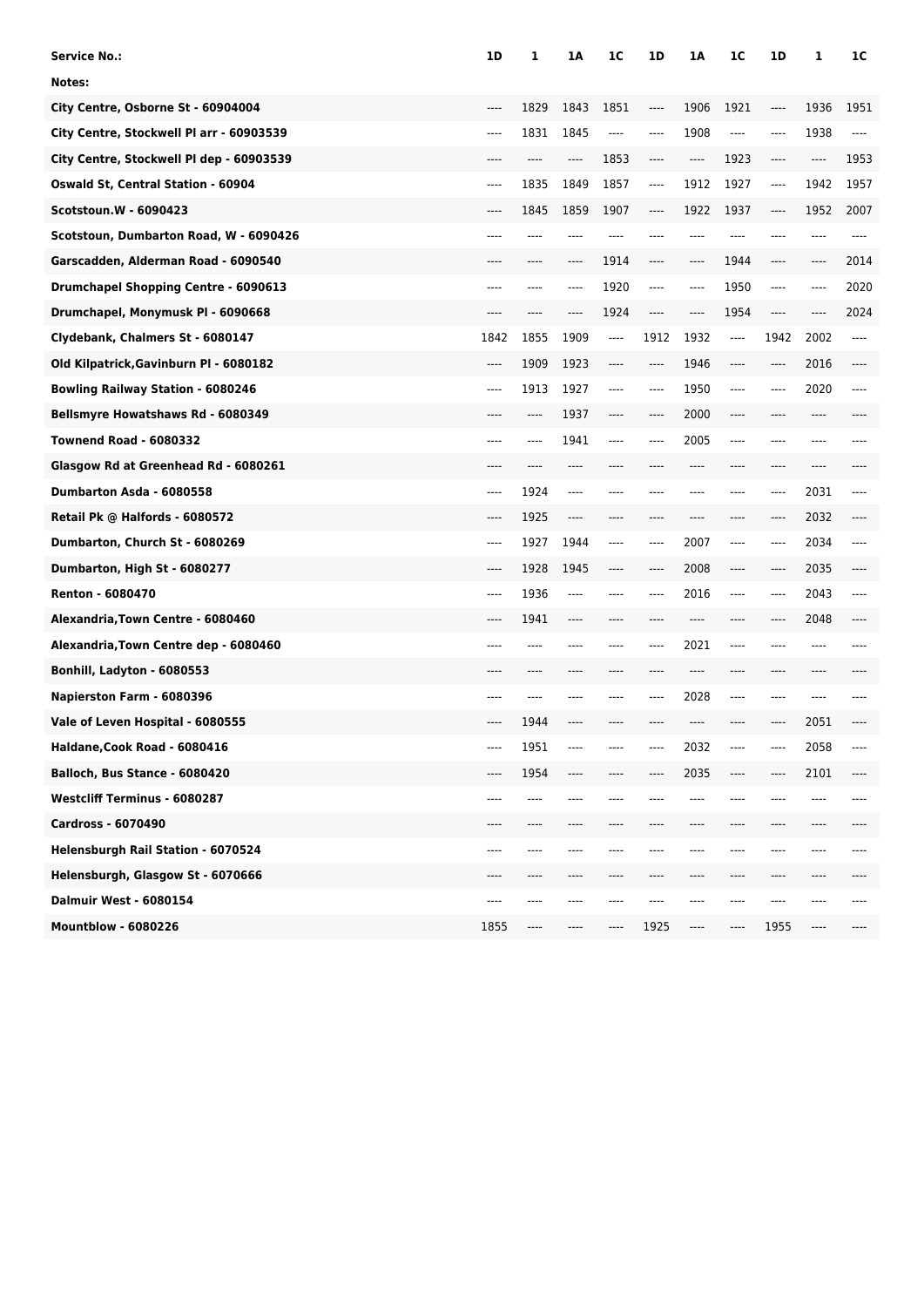| Service No.:                              | 1D    | 1A   | 1C                       | 1D    | 1                             | 1 <sup>C</sup>                | 1D    | 1Α                            | 1C    | 1D   |
|-------------------------------------------|-------|------|--------------------------|-------|-------------------------------|-------------------------------|-------|-------------------------------|-------|------|
| Notes:                                    |       |      |                          |       |                               |                               |       |                               |       |      |
| City Centre, Osborne St - 60904004        | $---$ | 2006 | 2021                     | ----  | 2036                          | 2051                          | ----  | 2106                          | 2121  |      |
| City Centre, Stockwell Pl arr - 60903539  | $---$ | 2008 | $\overline{\phantom{a}}$ | ----  | 2038                          | $\hspace{1.5cm} \textbf{---}$ | ----  | 2108                          | $---$ |      |
| City Centre, Stockwell PI dep - 60903539  | ----  | ---- | 2023                     | ----  | $\hspace{1.5cm} \textbf{---}$ | 2053                          | ----  | $\hspace{1.5cm} \textbf{---}$ | 2123  |      |
| <b>Oswald St, Central Station - 60904</b> | $---$ | 2012 | 2027                     | ----  | 2042                          | 2057                          | ----  | 2112                          | 2127  | ---- |
| <b>Scotstoun.W - 6090423</b>              | $---$ | 2022 | 2037                     | ----  | 2052                          | 2107                          | ----  | 2122                          | 2137  |      |
| Scotstoun, Dumbarton Road, W - 6090426    | ----  |      | ----                     |       |                               | ----                          | ----  |                               | ----  |      |
| Garscadden, Alderman Road - 6090540       | ----  | ---- | 2044                     | ----  | ----                          | 2114                          | ----  | ----                          | 2144  |      |
| Drumchapel Shopping Centre - 6090613      | ----  | ---- | 2050                     | ----  | ----                          | 2120                          | ----  | ----                          | 2150  | ---- |
| Drumchapel, Monymusk PI - 6090668         | ----  | ---- | 2054                     | ----  | ----                          | 2124                          | ----  | ----                          | 2154  |      |
| Clydebank, Chalmers St - 6080147          | 2012  | 2032 | ----                     | 2042  | 2102                          | ----                          | 2112  | 2132                          | ----  | 2142 |
| Old Kilpatrick, Gavinburn Pl - 6080182    | $---$ | 2046 | $---$                    | ----  | 2116                          | $-----$                       | ----  | 2146                          | ----  |      |
| <b>Bowling Railway Station - 6080246</b>  | $---$ | 2050 | $---$                    | $---$ | 2120                          | $---$                         | $---$ | 2150                          | ----  |      |
| Bellsmyre Howatshaws Rd - 6080349         | $---$ | 2100 | ----                     |       |                               |                               | ----  | 2200                          |       |      |
| <b>Townend Road - 6080332</b>             | $---$ | 2104 | $---$                    | ----  |                               | ----                          | ----  | 2204                          | $---$ |      |
| Glasgow Rd at Greenhead Rd - 6080261      | ----  | ---- | ----                     | ----  | ----                          | ----                          | ----  | ----                          | ----  |      |
| Dumbarton Asda - 6080558                  | $---$ | ---- |                          | ----  | 2131                          | $---$                         | ----  | ----                          |       |      |
| Retail Pk @ Halfords - 6080572            |       |      |                          | $---$ | 2132                          | $---$                         | ----  | ----                          |       |      |
| Dumbarton, Church St - 6080269            | $---$ | 2107 | $---$                    | ----  | 2134                          | $-----$                       | $---$ | 2207                          | ----  |      |
| Dumbarton, High St - 6080277              | $---$ | 2108 | $---$                    | ----  | 2135                          | $---$                         | ----  | 2208                          | ----  |      |
| <b>Renton - 6080470</b>                   | $---$ | 2116 | $---$                    | ----  | 2143                          | $---$                         | ----  | 2216                          | ----  |      |
| Alexandria, Town Centre - 6080460         | ----  |      |                          | ----  | 2148                          | $---$                         | ----  |                               |       |      |
| Alexandria, Town Centre dep - 6080460     | $---$ | 2121 | $---$                    | ----  |                               | ----                          | ----  | 2221                          | ----  |      |
| Bonhill, Ladyton - 6080553                | ----  | ---- | ----                     | ----  |                               | ----                          | ----  | ----                          | ----  |      |
| Napierston Farm - 6080396                 | $---$ | 2128 | $---$                    |       |                               |                               | ----  | 2228                          | ----  |      |
| Vale of Leven Hospital - 6080555          |       |      |                          |       | 2151                          | ----                          |       |                               |       |      |
| Haldane, Cook Road - 6080416              | ----  | 2132 |                          |       | 2158                          |                               |       | 2232                          |       |      |
| Balloch, Bus Stance - 6080420             | ----  | 2135 | $---$                    | ----  | 2201                          | ----                          | ----  | 2235                          | $---$ |      |
| <b>Westcliff Terminus - 6080287</b>       | ----  | ---- |                          |       |                               |                               |       | ----                          | ----  |      |
| Cardross - 6070490                        | ----  |      |                          |       |                               |                               |       |                               |       |      |
| Helensburgh Rail Station - 6070524        | $---$ | ---- | ----                     |       |                               |                               | ---   | ----                          | ----  |      |
| Helensburgh, Glasgow St - 6070666         | ----  | ---- | ----                     | ----  | ----                          | ----                          | ----  | ----                          | ----  |      |
| <b>Dalmuir West - 6080154</b>             | ----  | ---- | ----                     | ----  |                               | ----                          | ----  | ----                          | ----  |      |
| <b>Mountblow - 6080226</b>                | 2025  | ---- | ----                     | 2055  | ----                          | ----                          | 2125  | ----                          |       | 2155 |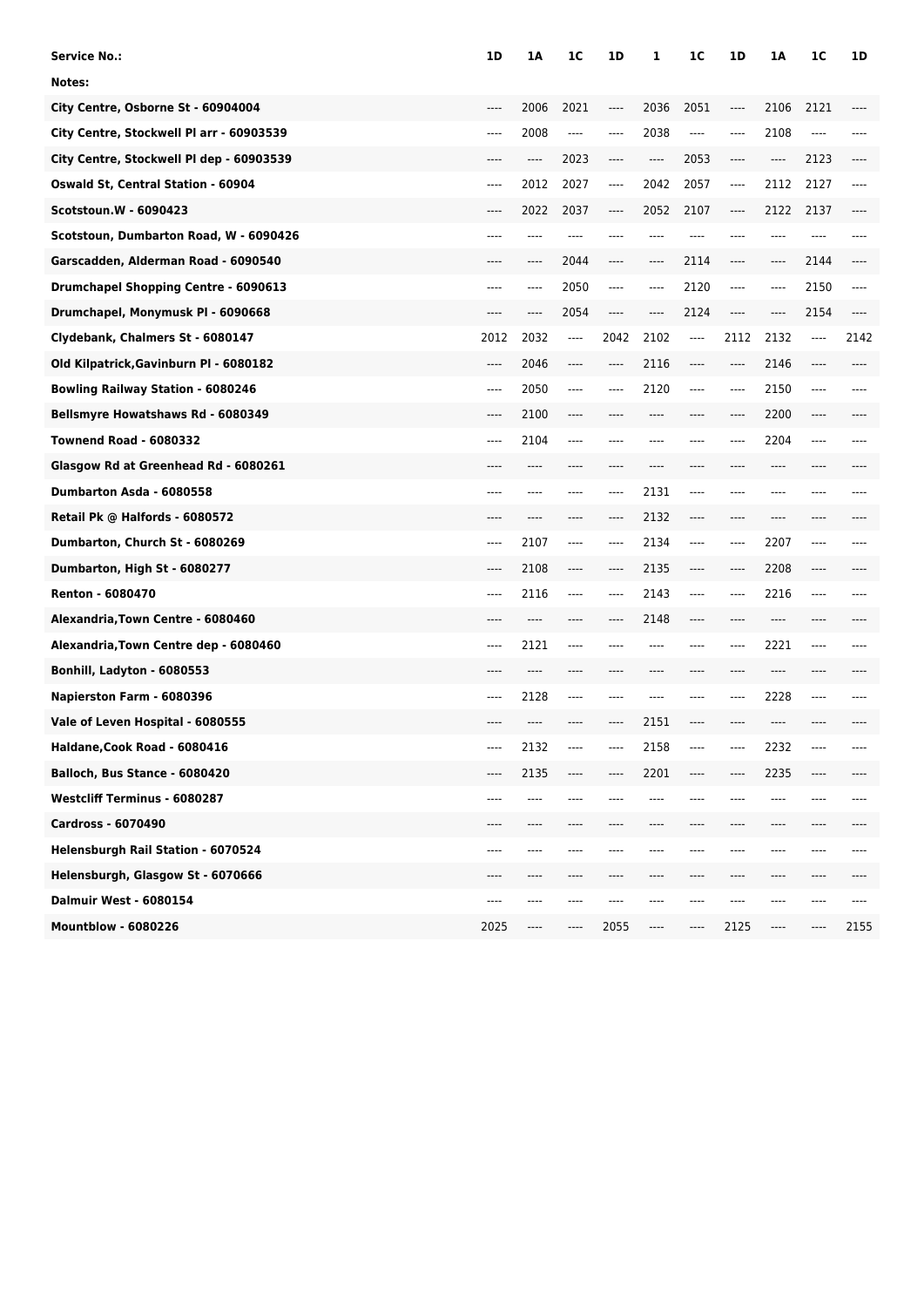| Service No.:                             | 1     | 1C   | 1D      | 1A    | 1C    | 1D                            | 1        | 1C      | 1D    | 1A   |
|------------------------------------------|-------|------|---------|-------|-------|-------------------------------|----------|---------|-------|------|
| Notes:                                   |       |      |         |       |       |                               |          |         |       |      |
| City Centre, Osborne St - 60904004       | 2136  | 2151 | $---$   | 2206  | 2221  | $---$                         | 2236     | 2251    | $---$ | 2306 |
| City Centre, Stockwell PI arr - 60903539 | 2138  | ---- | $---$   | 2208  | ----  | $---$                         | 2238     | ----    | $---$ | 2308 |
| City Centre, Stockwell Pl dep - 60903539 | $---$ | 2153 | $-----$ | $---$ | 2223  | $-----$                       | $\cdots$ | 2253    | ----  | ---- |
| Oswald St, Central Station - 60904       | 2142  | 2157 | $---$   | 2212  | 2227  | $-----$                       | 2242     | 2257    | $---$ | 2312 |
| Scotstoun.W - 6090423                    | 2152  | 2207 | $---$   | 2222  | 2237  | $-----$                       | 2252     | 2307    | $---$ | 2322 |
| Scotstoun, Dumbarton Road, W - 6090426   | ----  | ---- | ----    | ----  | ----  | $---$                         | $---$    | $---$   | ----  | ---- |
| Garscadden, Alderman Road - 6090540      | $---$ | 2214 | $---$   | ----  | 2244  | $---$                         | $---$    | 2314    | $---$ |      |
| Drumchapel Shopping Centre - 6090613     | $---$ | 2220 | $---$   | ----  | 2250  | $---$                         | $-----$  | 2320    | $---$ | ---- |
| Drumchapel, Monymusk PI - 6090668        | $---$ | 2224 | $---$   | $---$ | 2254  | $---$                         | $---$    | 2324    | $---$ |      |
| Clydebank, Chalmers St - 6080147         | 2202  | ---- | 2212    | 2232  | $---$ | 2242                          | 2302     | $---$   | 2312  | 2332 |
| Old Kilpatrick, Gavinburn Pl - 6080182   | 2216  | ---- | $---$   | 2246  | ----  | $\hspace{1.5cm} \textbf{---}$ | 2316     | ----    | $---$ | 2346 |
| <b>Bowling Railway Station - 6080246</b> | 2220  | ---- | $---$   | 2250  | $---$ | $---$                         | 2320     | $---$   | $---$ | 2350 |
| Bellsmyre Howatshaws Rd - 6080349        | ----  | ---- | $---$   | 2300  | ----  | $---$                         | $---$    | ----    | $---$ | 0000 |
| <b>Townend Road - 6080332</b>            | $---$ | ---- | $---$   | 2304  | ----  | $---$                         | $---$    | $---$   | $---$ | 0004 |
| Glasgow Rd at Greenhead Rd - 6080261     | ----  | ---- |         | ----  | ----  | $---$                         | $---$    | ----    | $---$ |      |
| Dumbarton Asda - 6080558                 | 2231  | ---- | ----    | ----  | ----  | $---$                         | 2331     | ----    | $---$ |      |
| Retail Pk @ Halfords - 6080572           | 2232  | ---- | ----    | ----  | ----  | $---$                         | 2332     | $---$   | $---$ |      |
| Dumbarton, Church St - 6080269           | 2234  | ---- | $---$   | 2307  | ----  | $---$                         | 2334     | $-----$ | $---$ | 0007 |
| Dumbarton, High St - 6080277             | 2235  | ---- | ----    | 2308  | ----  | $---$                         | 2335     | $---$   | $---$ | 0008 |
| <b>Renton - 6080470</b>                  | $---$ | ---- | ----    | ----  | ----  | $---$                         | $---$    | ----    | ----  |      |
| Alexandria, Town Centre - 6080460        | ----  |      |         |       |       |                               | ----     | ----    |       |      |
| Alexandria, Town Centre dep - 6080460    | $---$ | ---- | ----    | ----  | ----  | $---$                         | $---$    | ----    | $---$ |      |
| Bonhill, Ladyton - 6080553               | ----  |      |         |       |       | $---$                         | $---$    | ----    | $---$ |      |
| Napierston Farm - 6080396                | $---$ | ---- | ----    |       |       | $---$                         | $---$    | ----    | ----  |      |
| Vale of Leven Hospital - 6080555         | ----  |      |         |       |       |                               |          |         |       |      |
| Haldane, Cook Road - 6080416             | ----  |      |         |       |       |                               |          |         |       |      |
| Balloch, Bus Stance - 6080420            | $---$ |      | ----    | ----  |       |                               | $---$    | ----    | $---$ |      |
| <b>Westcliff Terminus - 6080287</b>      | $---$ | ---- | ----    | ----  | ----  |                               | ----     | ----    | ----  |      |
| <b>Cardross - 6070490</b>                | $---$ | ---- |         | ----  |       | ----                          | ----     | ----    | $---$ |      |
| Helensburgh Rail Station - 6070524       | $---$ | ---- | ----    | ----  |       | ----                          | ----     | ----    | $---$ |      |
| Helensburgh, Glasgow St - 6070666        | $---$ | ---- | $---$   | ----  | ----  | $---$                         | $---$    | ----    | $---$ |      |
| <b>Dalmuir West - 6080154</b>            | ----  | ---- | $---$   | ----  | ----  | ----                          | ----     | ----    | $---$ |      |
| <b>Mountblow - 6080226</b>               | ----  | ---- | 2225    | $---$ | ----  | 2255                          | $---$    | ----    | 2325  |      |